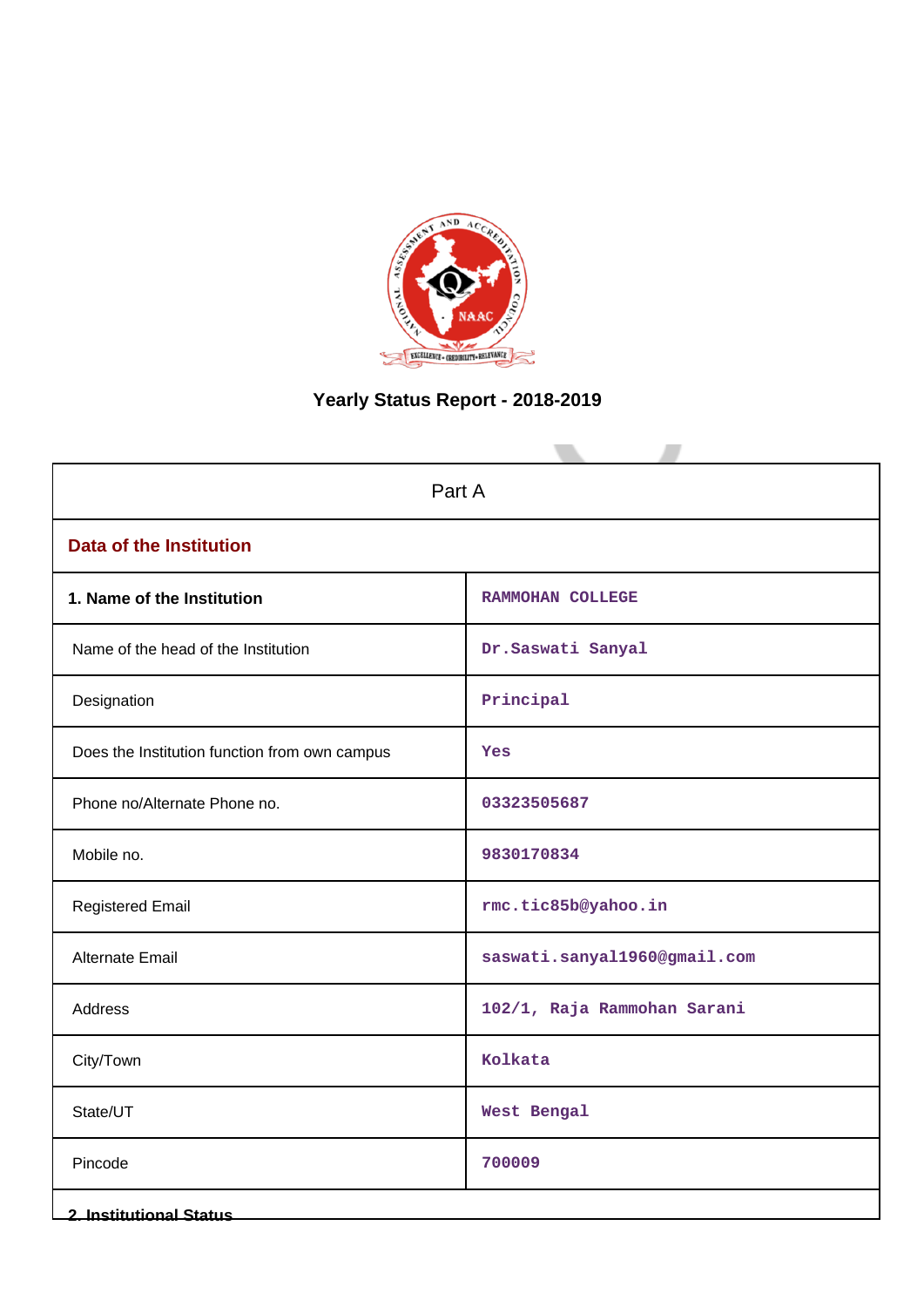| Affiliated / Constituent                       | Affiliated                                                      |
|------------------------------------------------|-----------------------------------------------------------------|
| Type of Institution                            | Women                                                           |
| Location                                       | Urban                                                           |
| <b>Financial Status</b>                        | Self financed and grant-in-aid                                  |
| Name of the IQAC co-ordinator/Director         | Dr. Krishnendu Sarkar                                           |
| Phone no/Alternate Phone no.                   | 03323505687                                                     |
| Mobile no.                                     | 9830453576                                                      |
| <b>Registered Email</b>                        | rmc.tic85b@yahoo.in                                             |
| Alternate Email                                | krishnendusarkar48@gmail.com                                    |
| 3. Website Address                             |                                                                 |
| Web-link of the AQAR: (Previous Academic Year) | https://www.rammohancollege.ac.in/pd<br>f/naac/AQAR-2017-18.pdf |

**4. Whether Academic Calendar prepared during the year**

## **5. Accrediation Details**

| Cycle | Grade | <b>CGPA</b> | Year of      | Validity                 |                   |
|-------|-------|-------------|--------------|--------------------------|-------------------|
|       |       |             | Accrediation | Period From              | Period To         |
|       | $B+$  | 76.30       | 2007         | $31 - \text{Mar} - 2007$ | $31 - Mar - 2012$ |
|       | $B++$ | 2.83        | 2016         | $01 - Oct - 2016$        | $01 - Oct - 2021$ |

**No**

**6. Date of Establishment of IQAC 16-Oct-2015**

## **7. Internal Quality Assurance System**

| Quality initiatives by IQAC during the year for promoting quality culture |                          |                                       |  |
|---------------------------------------------------------------------------|--------------------------|---------------------------------------|--|
| Item / Title of the quality initiative by<br><b>IQAC</b>                  | Date & Duration          | Number of participants/ beneficiaries |  |
| Awareness programme about<br>mosquito                                     | $30 - Appr - 2019$<br>01 | 29                                    |  |
| Celebration of NSS Day                                                    | $24 - Sep - 2018$<br>01  | 23                                    |  |
| Thoughts of Swami                                                         | $18 -$ Sep $-2018$       | 32                                    |  |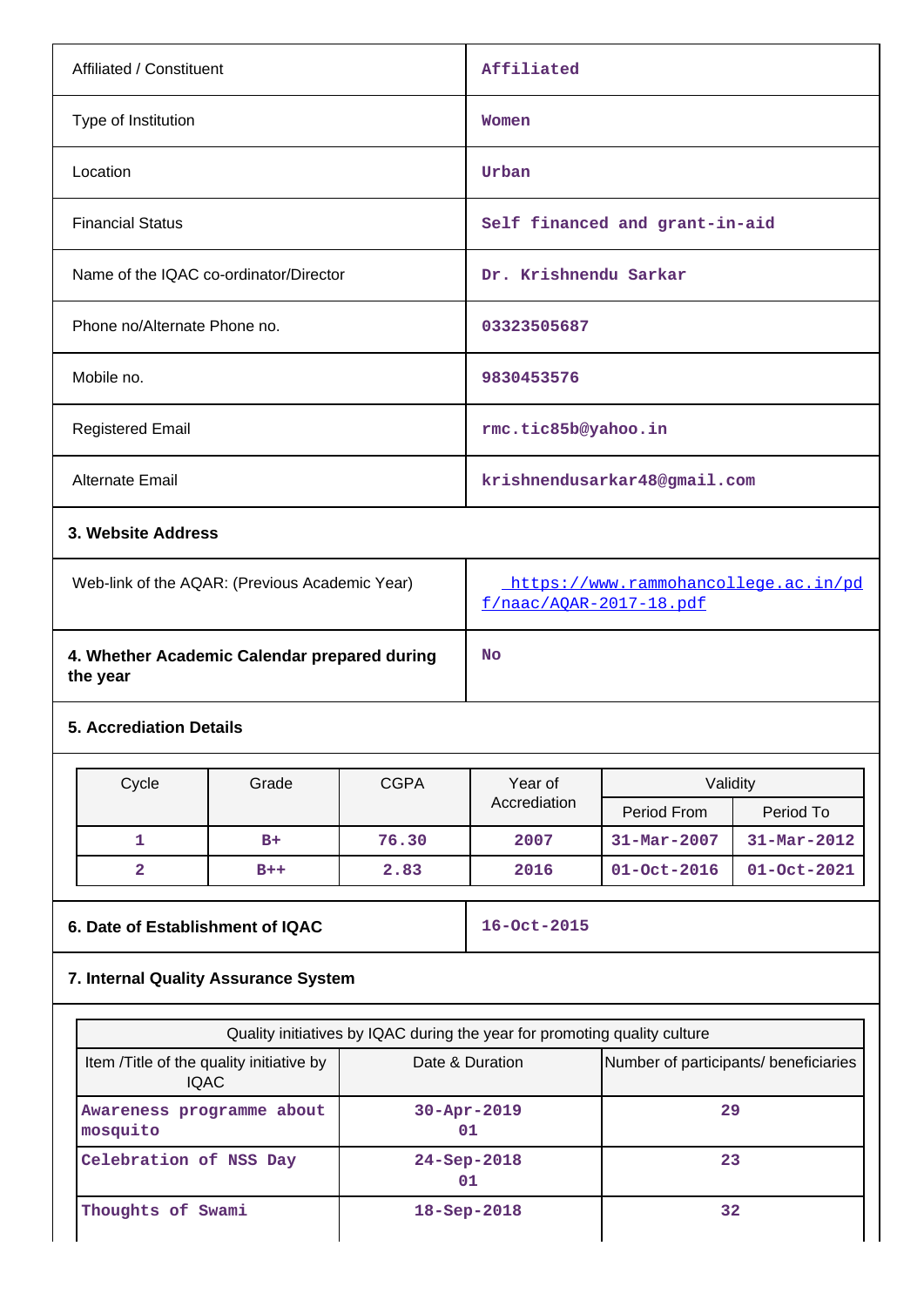| Vivekananda                                                                                         | 01                      |    |  |
|-----------------------------------------------------------------------------------------------------|-------------------------|----|--|
| Health and Hygiene                                                                                  | $04 - Sep - 2018$<br>01 | 58 |  |
| General awareness,<br>prevention and control of<br>vector borne diseases:<br>Dengue and Chikungunya | $11 - Jun - 2018$<br>01 | 43 |  |
| Celebration of World<br>Environment Day                                                             | $05 - Jun - 2018$<br>01 | 83 |  |
|                                                                                                     | View File               |    |  |

## **8. Provide the list of funds by Central/ State Government- UGC/CSIR/DST/DBT/ICMR/TEQIP/World Bank/CPE of UGC etc.**

| Institution/Departmen<br>t/Faculty                                      | Scheme                                          | <b>Funding Agency</b>                                 |           | Year of award with<br>duration | Amount   |
|-------------------------------------------------------------------------|-------------------------------------------------|-------------------------------------------------------|-----------|--------------------------------|----------|
| Rammohan<br>College                                                     | <b>RUSA</b>                                     | Central Govt                                          |           | 2018<br>730                    | 10000000 |
| Dr. Samiran<br>Mondal                                                   | UGC-Minor                                       | UGC, Govt. of<br>India                                |           | 2016<br>730                    | 465000   |
| Dr. Kaustav<br>Dutta Chowdhury                                          | Major Project                                   | Govt. WB, DST                                         |           | 2017<br>1095                   | 1999600  |
| Dr. Ashesh<br>Garai                                                     | UGC-Minor                                       | UGC, Govt. of<br>India                                |           | 2016<br>730                    | 415000   |
| Dr. Santi<br>Ranjan Dey                                                 | Major Project                                   | Govt. of WB DST                                       |           | 2018<br>1095                   | 1049800  |
| Dr. Santi<br>Ranjan Dey                                                 | Personal Grant                                  | United Nations<br>through WB<br>Biodiversity<br>Board |           | 2019<br>365                    | 80000    |
| Dr Sahana<br>Mazumder                                                   | Major Project                                   | Govt. of WB,<br><b>DST</b>                            |           | 2017<br>1095                   | 1282800  |
| Dr. Sahana<br>Mazumder                                                  | Major Project                                   | <b>CSIR</b>                                           |           | 2019<br>1825                   | 2584960  |
| No Files Uploaded !!!                                                   |                                                 |                                                       |           |                                |          |
| 9. Whether composition of IQAC as per latest<br><b>NAAC</b> guidelines: |                                                 |                                                       | Yes       |                                |          |
|                                                                         | Upload latest notification of formation of IQAC |                                                       | View File |                                |          |

## **10. Number of IQAC meetings held during the year :**

| The minutes of IQAC meeting and compliances to the |
|----------------------------------------------------|
| decisions have been uploaded on the institutional  |
| website                                            |

**5**

**No**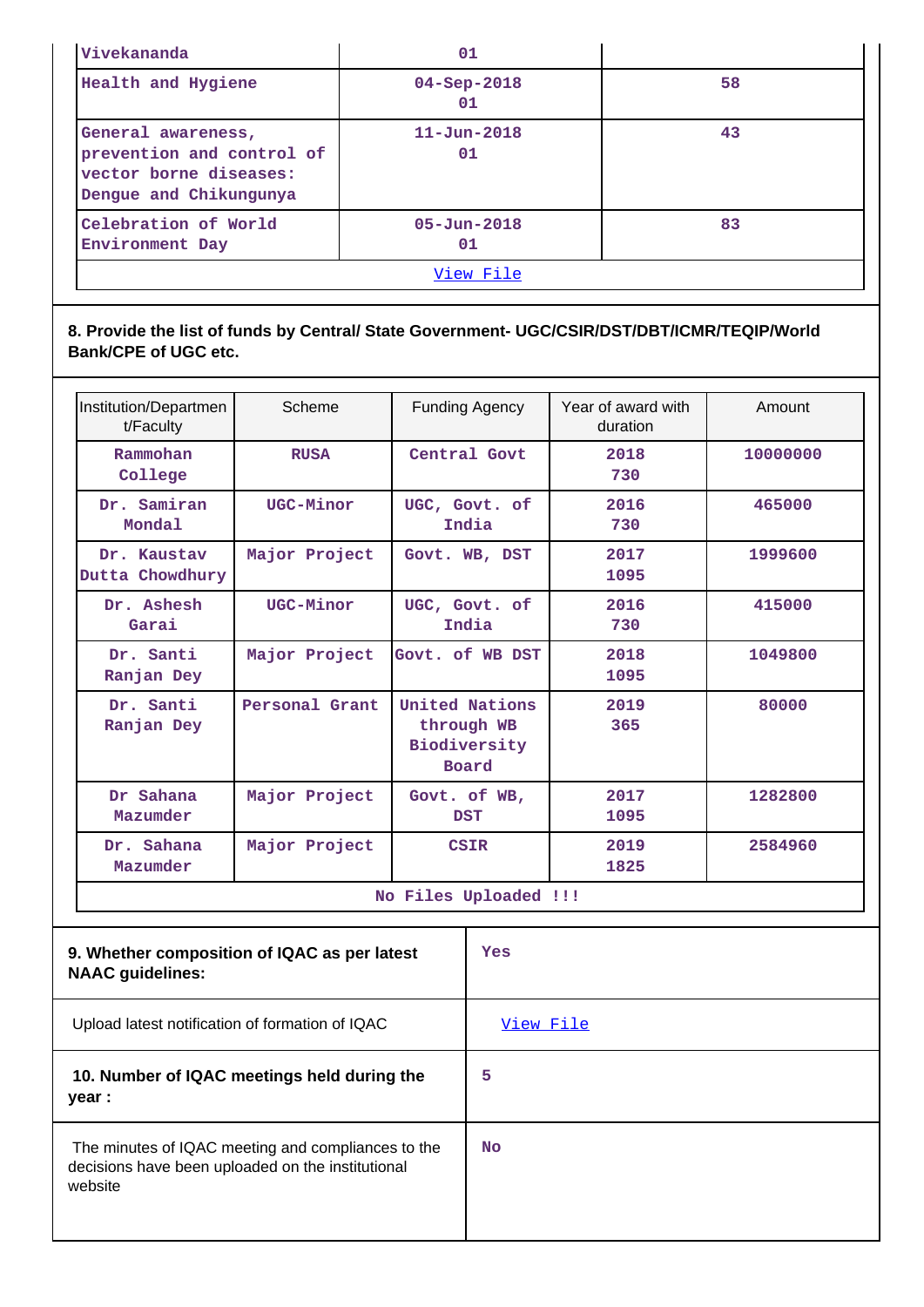| Upload the minutes of meeting and action taken report |  |  |
|-------------------------------------------------------|--|--|
|-------------------------------------------------------|--|--|

**11. Whether IQAC received funding from any of the funding agency to support its activities during the year?**

**No**

### **12. Significant contributions made by IQAC during the current year(maximum five bullets)**

**1. Initiation of Academic Administrative Audit 2. Enrichment of the Library with new books and Journal subscription 3. Received initial RUSA fund of Rs. 10000000 4. Extension of the New Science Building at 85A, Raja Rammohan Sarani, Kolkata 700009 5. Establishment of a new Canteen in the New Science Building for Students Staff**

### **No Files Uploaded !!!**

**13. Plan of action chalked out by the IQAC in the beginning of the academic year towards Quality Enhancement and outcome achieved by the end of the academic year**

| Plan of Action                                                                 | Achivements/Outcomes                                |  |
|--------------------------------------------------------------------------------|-----------------------------------------------------|--|
| Extension of Canteen facilities                                                | To meet UGC quidelines                              |  |
| Extension of the gallery in the third<br>floor of Rammohan Roy Memorial Museum | Work already started                                |  |
| Extension of ICT facilities                                                    | To make the curricula more student<br>friendly      |  |
| Extension of the New Science Building                                          | To accommodate more students in various<br>subjects |  |
| Applied for RUSA Grants                                                        | Received initial RUSA Grants of Rs. one<br>crore    |  |
| No Files Uploaded !!!                                                          |                                                     |  |

| 14. Whether AQAR was placed before statutory<br>body?                                                                |  | Yes                 |  |
|----------------------------------------------------------------------------------------------------------------------|--|---------------------|--|
| Name of Statutory Body                                                                                               |  | <b>Meeting Date</b> |  |
| IQAC Committee                                                                                                       |  | $17 - Aug - 2021$   |  |
| 15. Whether NAAC/or any other accredited<br>body(s) visited IQAC or interacted with it to<br>assess the functioning? |  | <b>No</b>           |  |
| 16. Whether institutional data submitted to<br>AISHE:                                                                |  | <b>Yes</b>          |  |
| Year of Submission                                                                                                   |  | 2020                |  |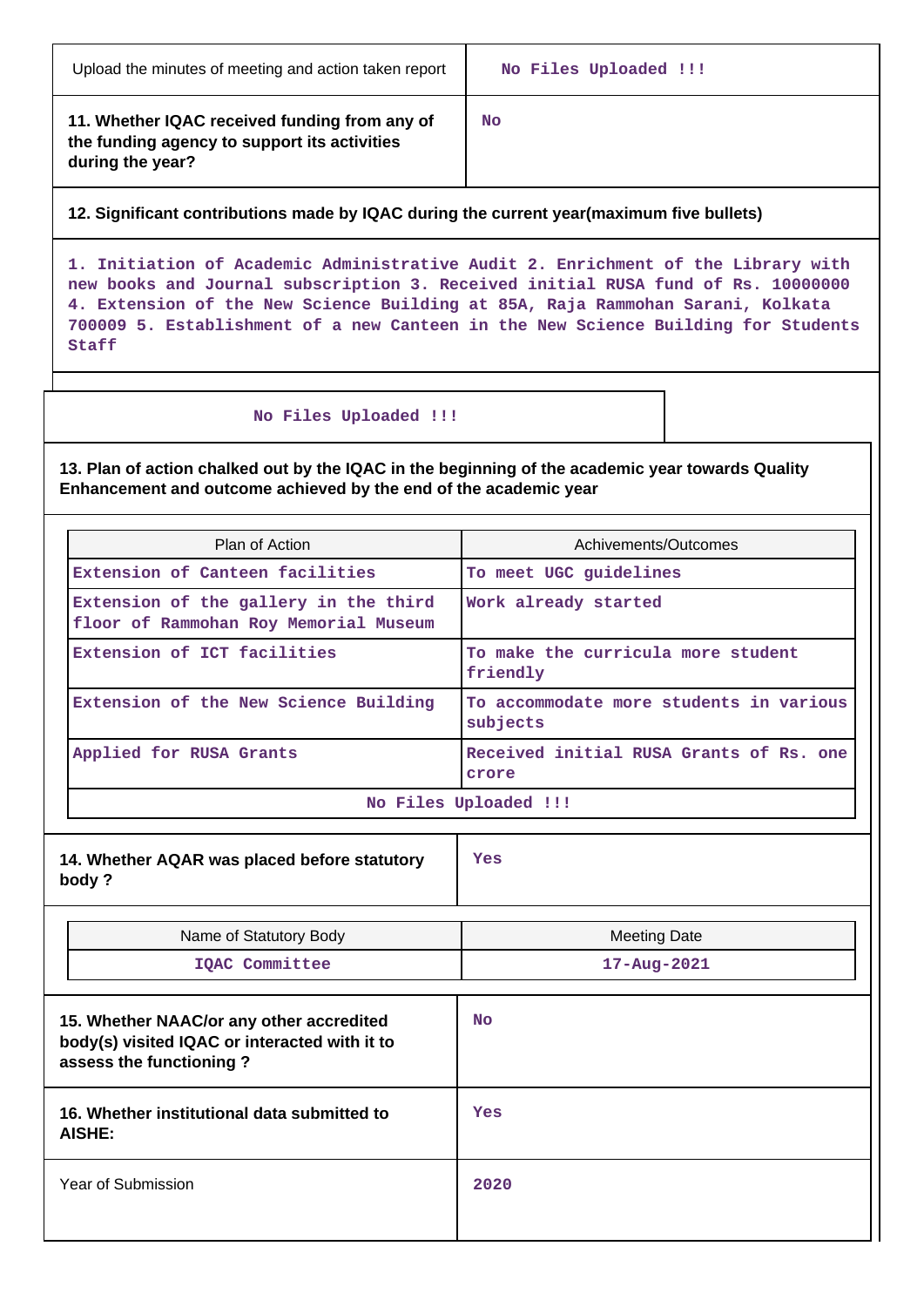| Date of Submission                                                                                  | $05 - \text{Mar} - 2020$                                                                                                                                                                                                                                                                                                                                                                                                                                                                                                                                      |
|-----------------------------------------------------------------------------------------------------|---------------------------------------------------------------------------------------------------------------------------------------------------------------------------------------------------------------------------------------------------------------------------------------------------------------------------------------------------------------------------------------------------------------------------------------------------------------------------------------------------------------------------------------------------------------|
| 17. Does the Institution have Management<br><b>Information System?</b>                              | Yes                                                                                                                                                                                                                                                                                                                                                                                                                                                                                                                                                           |
| If yes, give a brief descripiton and a list of modules<br>currently operational (maximum 500 words) | The Governing Body of Rammohan College<br>constitutes the sole Administrative and<br>Management Authority. It functions<br>through regular GB meeting. Total five<br>GB Meetings were held during the period<br>2018 to 2019. Teachers Council,<br>Nonteaching Staff Association, Student<br>Body and different subcommittees<br>including IQAC are functioning in a<br>coordinated manner for smooth running<br>of the College. List of modules<br>currently operational: 1. AINESCLOUD 2.<br>Integrated Library Management System<br>(ILMS) : KOHA software |
|                                                                                                     | Part B                                                                                                                                                                                                                                                                                                                                                                                                                                                                                                                                                        |

## **CRITERION I – CURRICULAR ASPECTS**

**1.1 – Curriculum Planning and Implementation**

 1.1.1 – Institution has the mechanism for well planned curriculum delivery and documentation. Explain in 500 words

 **Regular Departmental meeting Parent-Teachers' meeting Academic calendar Students' seminar Project works assignment to students Excursions to various habitats and in different phytogeographical regions Biodiversity study Use of smart class room PPT presentation Over head projectors Maps Charts Models & Live demonstrations**

| 1.1.2 – Certificate/ Diploma Courses introduced during the academic year                                                                          |                                                                    |                          |  |                                                                                                         |  |  |  |  |  |  |  |
|---------------------------------------------------------------------------------------------------------------------------------------------------|--------------------------------------------------------------------|--------------------------|--|---------------------------------------------------------------------------------------------------------|--|--|--|--|--|--|--|
| Skill<br>Certificate<br>Diploma Courses<br>Duration<br>Dates of<br>Focus on employ<br>Introduction<br>ability/entreprene<br>Development<br>urship |                                                                    |                          |  |                                                                                                         |  |  |  |  |  |  |  |
| Nil<br>Nil<br>Nil<br>Nil<br>Nil<br>Nil                                                                                                            |                                                                    |                          |  |                                                                                                         |  |  |  |  |  |  |  |
| 1.2 - Academic Flexibility                                                                                                                        |                                                                    |                          |  |                                                                                                         |  |  |  |  |  |  |  |
|                                                                                                                                                   | 1.2.1 - New programmes/courses introduced during the academic year |                          |  |                                                                                                         |  |  |  |  |  |  |  |
|                                                                                                                                                   | Programme/Course                                                   | Programme Specialization |  | Dates of Introduction                                                                                   |  |  |  |  |  |  |  |
|                                                                                                                                                   | No Data Entered/Not Applicable !!!                                 |                          |  |                                                                                                         |  |  |  |  |  |  |  |
| No file uploaded.                                                                                                                                 |                                                                    |                          |  |                                                                                                         |  |  |  |  |  |  |  |
|                                                                                                                                                   | affiliated Colleges (if applicable) during the academic year.      |                          |  | 1.2.2 – Programmes in which Choice Based Credit System (CBCS)/Elective course system implemented at the |  |  |  |  |  |  |  |

| Name of programmes adopting<br><b>CBCS</b> | Programme Specialization | Date of implementation of<br><b>CBCS/Elective Course System</b> |
|--------------------------------------------|--------------------------|-----------------------------------------------------------------|
| <b>BA</b>                                  | Humanities               | 28/05/2018                                                      |
| <b>BSC</b>                                 | Science                  | 28/05/2018                                                      |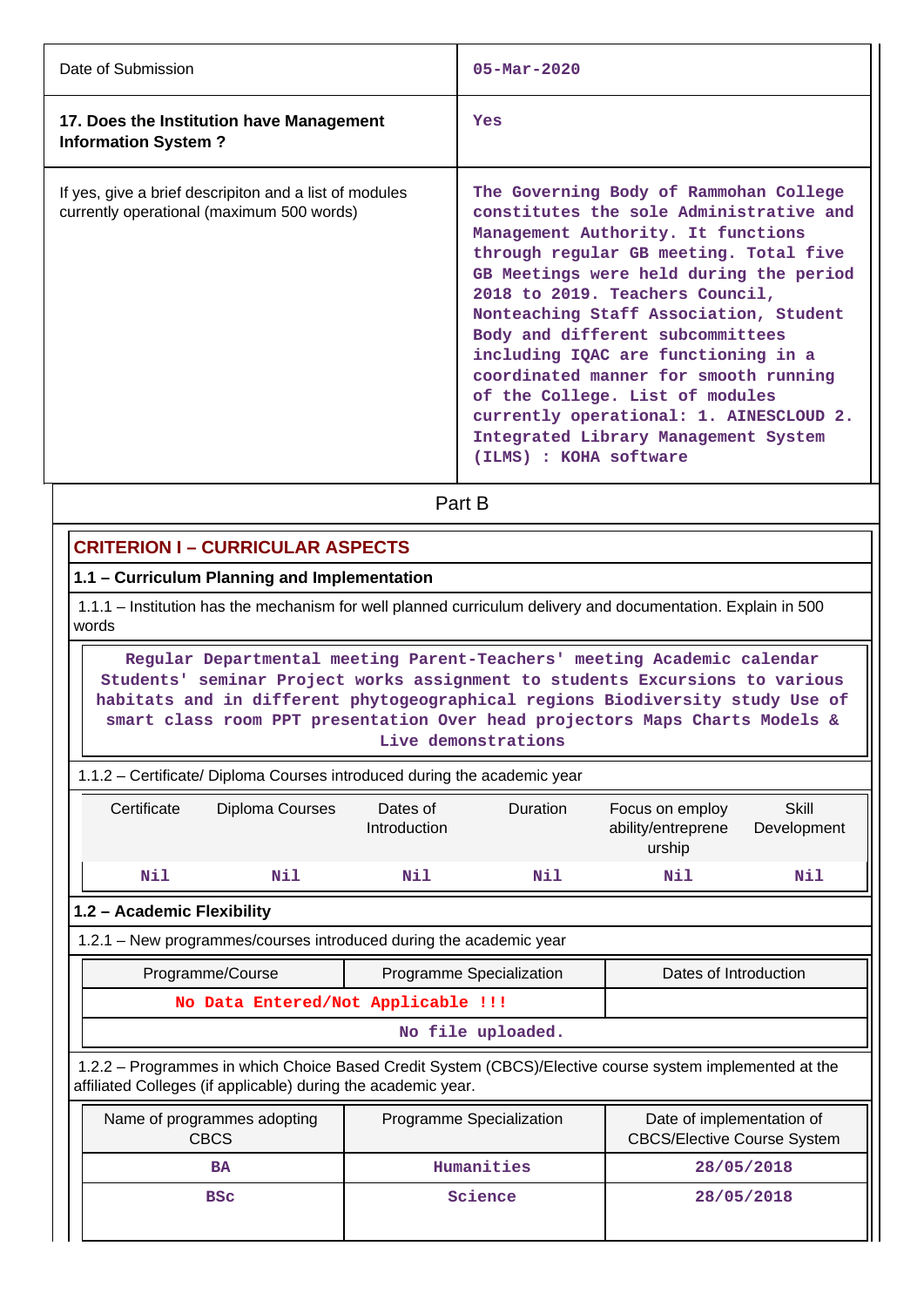| <b>BCom</b>                                                                                                                                                                                                                                                                                                                                                                                                                                                                                                                                                                                                                                                                                      |  |                          | Commerce         |  | 01/01/2018 |                                                              |  |  |
|--------------------------------------------------------------------------------------------------------------------------------------------------------------------------------------------------------------------------------------------------------------------------------------------------------------------------------------------------------------------------------------------------------------------------------------------------------------------------------------------------------------------------------------------------------------------------------------------------------------------------------------------------------------------------------------------------|--|--------------------------|------------------|--|------------|--------------------------------------------------------------|--|--|
| <b>MA</b>                                                                                                                                                                                                                                                                                                                                                                                                                                                                                                                                                                                                                                                                                        |  |                          | Bengali          |  |            | 28/05/2018                                                   |  |  |
| <b>MSC</b>                                                                                                                                                                                                                                                                                                                                                                                                                                                                                                                                                                                                                                                                                       |  |                          | Human Physiology |  |            | 28/05/2018                                                   |  |  |
| 1.2.3 - Students enrolled in Certificate/ Diploma Courses introduced during the year                                                                                                                                                                                                                                                                                                                                                                                                                                                                                                                                                                                                             |  |                          |                  |  |            |                                                              |  |  |
|                                                                                                                                                                                                                                                                                                                                                                                                                                                                                                                                                                                                                                                                                                  |  | Certificate              |                  |  |            | Diploma Course                                               |  |  |
| <b>Number of Students</b>                                                                                                                                                                                                                                                                                                                                                                                                                                                                                                                                                                                                                                                                        |  |                          | Nil              |  |            | Nil                                                          |  |  |
| 1.3 - Curriculum Enrichment                                                                                                                                                                                                                                                                                                                                                                                                                                                                                                                                                                                                                                                                      |  |                          |                  |  |            |                                                              |  |  |
| 1.3.1 – Value-added courses imparting transferable and life skills offered during the year                                                                                                                                                                                                                                                                                                                                                                                                                                                                                                                                                                                                       |  |                          |                  |  |            |                                                              |  |  |
| <b>Value Added Courses</b>                                                                                                                                                                                                                                                                                                                                                                                                                                                                                                                                                                                                                                                                       |  | Date of Introduction     |                  |  |            | <b>Number of Students Enrolled</b>                           |  |  |
| Nil                                                                                                                                                                                                                                                                                                                                                                                                                                                                                                                                                                                                                                                                                              |  |                          | <b>Nill</b>      |  |            | <b>Nill</b>                                                  |  |  |
|                                                                                                                                                                                                                                                                                                                                                                                                                                                                                                                                                                                                                                                                                                  |  | No file uploaded.        |                  |  |            |                                                              |  |  |
| 1.3.2 - Field Projects / Internships under taken during the year                                                                                                                                                                                                                                                                                                                                                                                                                                                                                                                                                                                                                                 |  |                          |                  |  |            |                                                              |  |  |
| Project/Programme Title                                                                                                                                                                                                                                                                                                                                                                                                                                                                                                                                                                                                                                                                          |  | Programme Specialization |                  |  |            | No. of students enrolled for Field<br>Projects / Internships |  |  |
| <b>BSC</b>                                                                                                                                                                                                                                                                                                                                                                                                                                                                                                                                                                                                                                                                                       |  | Botany Field Excursion   |                  |  |            | 60                                                           |  |  |
| <b>BSC</b>                                                                                                                                                                                                                                                                                                                                                                                                                                                                                                                                                                                                                                                                                       |  | Zoology Field Excursion  |                  |  |            | 65                                                           |  |  |
| <b>BSC</b>                                                                                                                                                                                                                                                                                                                                                                                                                                                                                                                                                                                                                                                                                       |  | Geography excursion      |                  |  | 50         |                                                              |  |  |
|                                                                                                                                                                                                                                                                                                                                                                                                                                                                                                                                                                                                                                                                                                  |  | No file uploaded.        |                  |  |            |                                                              |  |  |
| 1.4 - Feedback System                                                                                                                                                                                                                                                                                                                                                                                                                                                                                                                                                                                                                                                                            |  |                          |                  |  |            |                                                              |  |  |
| 1.4.1 – Whether structured feedback received from all the stakeholders.                                                                                                                                                                                                                                                                                                                                                                                                                                                                                                                                                                                                                          |  |                          |                  |  |            |                                                              |  |  |
| <b>Students</b>                                                                                                                                                                                                                                                                                                                                                                                                                                                                                                                                                                                                                                                                                  |  |                          |                  |  | Yes        |                                                              |  |  |
| <b>Teachers</b>                                                                                                                                                                                                                                                                                                                                                                                                                                                                                                                                                                                                                                                                                  |  |                          |                  |  | Yes        |                                                              |  |  |
| Employers                                                                                                                                                                                                                                                                                                                                                                                                                                                                                                                                                                                                                                                                                        |  |                          |                  |  | Yes        |                                                              |  |  |
| Alumni                                                                                                                                                                                                                                                                                                                                                                                                                                                                                                                                                                                                                                                                                           |  |                          |                  |  | Yes        |                                                              |  |  |
| Parents                                                                                                                                                                                                                                                                                                                                                                                                                                                                                                                                                                                                                                                                                          |  |                          |                  |  | Yes        |                                                              |  |  |
| 1.4.2 – How the feedback obtained is being analyzed and utilized for overall development of the institution?<br>(maximum 500 words)                                                                                                                                                                                                                                                                                                                                                                                                                                                                                                                                                              |  |                          |                  |  |            |                                                              |  |  |
| <b>Feedback Obtained</b>                                                                                                                                                                                                                                                                                                                                                                                                                                                                                                                                                                                                                                                                         |  |                          |                  |  |            |                                                              |  |  |
| A printed format was prepared by IQAC to collect the student feedback. Each of<br>the Departments taken responsibility to distribute to the students and later<br>collect the feedback forms from the students. The feedback form includes: 1.<br>Whether theoretical and practical syllabi completed 2. Regular classes, as per<br>routine, taken or not 3. Student evaluation/assessment satisfactory or not 4.<br>Student-teacher interaction 5. Suggestions for improvement of Library,<br>Laboratory, Class room, Canteen, Gymnasium, Common room Toilets 6. Etc. The<br>feedback is collected anonymously and after thorough screening recommendations<br>and suggestions are implemented. |  |                          |                  |  |            |                                                              |  |  |
| <b>CRITERION II - TEACHING- LEARNING AND EVALUATION</b>                                                                                                                                                                                                                                                                                                                                                                                                                                                                                                                                                                                                                                          |  |                          |                  |  |            |                                                              |  |  |
| 2.1 – Student Enrolment and Profile                                                                                                                                                                                                                                                                                                                                                                                                                                                                                                                                                                                                                                                              |  |                          |                  |  |            |                                                              |  |  |
| 2.1.1 - Demand Ratio during the year                                                                                                                                                                                                                                                                                                                                                                                                                                                                                                                                                                                                                                                             |  |                          |                  |  |            |                                                              |  |  |
|                                                                                                                                                                                                                                                                                                                                                                                                                                                                                                                                                                                                                                                                                                  |  |                          |                  |  |            |                                                              |  |  |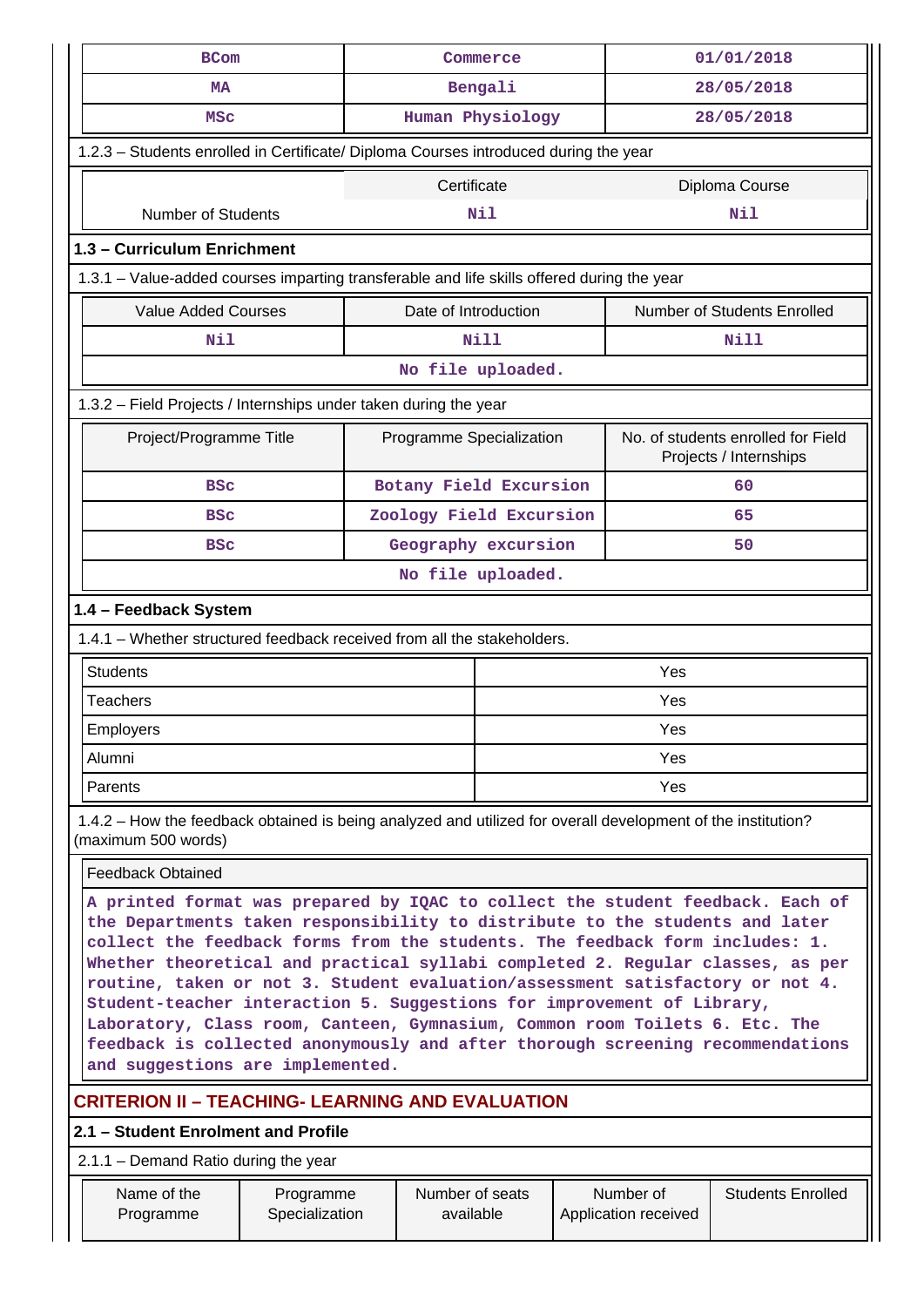| <b>BCom</b>                                                                                                                                                                                    |                                                              | Honours &<br>General    |                                                              |                                                | 225                                                                                              |                        | 1030                                                                                             |                                                                                       | 170                                                         |
|------------------------------------------------------------------------------------------------------------------------------------------------------------------------------------------------|--------------------------------------------------------------|-------------------------|--------------------------------------------------------------|------------------------------------------------|--------------------------------------------------------------------------------------------------|------------------------|--------------------------------------------------------------------------------------------------|---------------------------------------------------------------------------------------|-------------------------------------------------------------|
| <b>BSC</b>                                                                                                                                                                                     |                                                              | Honours &<br>General    |                                                              |                                                | 596                                                                                              |                        | 1020                                                                                             |                                                                                       | 265                                                         |
| <b>BA</b>                                                                                                                                                                                      |                                                              | Honours &<br>General    |                                                              |                                                | 818                                                                                              |                        | 2180                                                                                             |                                                                                       | 638                                                         |
|                                                                                                                                                                                                |                                                              |                         |                                                              | No file uploaded.                              |                                                                                                  |                        |                                                                                                  |                                                                                       |                                                             |
| 2.2 - Catering to Student Diversity                                                                                                                                                            |                                                              |                         |                                                              |                                                |                                                                                                  |                        |                                                                                                  |                                                                                       |                                                             |
| 2.2.1 - Student - Full time teacher ratio (current year data)                                                                                                                                  |                                                              |                         |                                                              |                                                |                                                                                                  |                        |                                                                                                  |                                                                                       |                                                             |
| Year                                                                                                                                                                                           | Number of<br>students enrolled<br>in the institution<br>(UG) |                         | Number of<br>students enrolled<br>in the institution<br>(PG) |                                                | Number of<br>fulltime teachers<br>available in the<br>institution<br>teaching only UG<br>courses |                        | Number of<br>fulltime teachers<br>available in the<br>institution<br>teaching only PG<br>courses |                                                                                       | Number of<br>teachers<br>teaching both UG<br>and PG courses |
| 2018                                                                                                                                                                                           | 1073                                                         |                         |                                                              | 47                                             | 71                                                                                               |                        |                                                                                                  | <b>Nill</b>                                                                           | 12                                                          |
| 2.3 - Teaching - Learning Process                                                                                                                                                              |                                                              |                         |                                                              |                                                |                                                                                                  |                        |                                                                                                  |                                                                                       |                                                             |
| 2.3.1 – Percentage of teachers using ICT for effective teaching with Learning Management Systems (LMS), E-<br>learning resources etc. (current year data)                                      |                                                              |                         |                                                              |                                                |                                                                                                  |                        |                                                                                                  |                                                                                       |                                                             |
| Number of<br><b>Teachers on Roll</b>                                                                                                                                                           | Number of<br>teachers using<br>ICT (LMS, e-<br>Resources)    |                         |                                                              | <b>ICT Tools and</b><br>resources<br>available | Number of ICT<br>enabled<br>Classrooms                                                           |                        | Numberof smart<br>classrooms                                                                     |                                                                                       | E-resources and<br>techniques used                          |
| 83                                                                                                                                                                                             | 30                                                           |                         |                                                              | $\overline{\mathbf{2}}$                        | <b>Nill</b>                                                                                      |                        |                                                                                                  | $\mathbf{1}$                                                                          | $\overline{\mathbf{2}}$                                     |
|                                                                                                                                                                                                |                                                              |                         |                                                              | No file uploaded.                              |                                                                                                  |                        |                                                                                                  |                                                                                       |                                                             |
|                                                                                                                                                                                                |                                                              |                         |                                                              | No file uploaded.                              |                                                                                                  |                        |                                                                                                  |                                                                                       |                                                             |
| 2.3.2 - Students mentoring system available in the institution? Give details. (maximum 500 words)                                                                                              |                                                              |                         |                                                              |                                                |                                                                                                  |                        |                                                                                                  |                                                                                       |                                                             |
|                                                                                                                                                                                                |                                                              |                         |                                                              | The College just initiated it.                 |                                                                                                  |                        |                                                                                                  |                                                                                       |                                                             |
| Number of students enrolled in the<br>institution                                                                                                                                              |                                                              |                         |                                                              | Number of fulltime teachers                    |                                                                                                  |                        | Mentor: Mentee Ratio                                                                             |                                                                                       |                                                             |
|                                                                                                                                                                                                | 1073                                                         |                         |                                                              |                                                | 83                                                                                               |                        |                                                                                                  |                                                                                       | 1:13                                                        |
| 2.4 - Teacher Profile and Quality                                                                                                                                                              |                                                              |                         |                                                              |                                                |                                                                                                  |                        |                                                                                                  |                                                                                       |                                                             |
| 2.4.1 - Number of full time teachers appointed during the year                                                                                                                                 |                                                              |                         |                                                              |                                                |                                                                                                  |                        |                                                                                                  |                                                                                       |                                                             |
| No. of sanctioned<br>positions                                                                                                                                                                 |                                                              | No. of filled positions |                                                              | Vacant positions                               |                                                                                                  |                        | Positions filled during<br>the current year                                                      |                                                                                       | No. of faculty with<br>Ph.D                                 |
| 87                                                                                                                                                                                             |                                                              | 83                      |                                                              |                                                | 4                                                                                                | 3                      |                                                                                                  |                                                                                       | 38                                                          |
| 2.4.2 - Honours and recognition received by teachers (received awards, recognition, fellowships at State, National,<br>International level from Government, recognised bodies during the year) |                                                              |                         |                                                              |                                                |                                                                                                  |                        |                                                                                                  |                                                                                       |                                                             |
| Year of Award<br>Name of full time teachers<br>receiving awards from<br>state level, national level,<br>international level                                                                    |                                                              |                         |                                                              |                                                |                                                                                                  | Designation            |                                                                                                  | Name of the award,<br>fellowship, received from<br>Government or recognized<br>bodies |                                                             |
| 2018                                                                                                                                                                                           |                                                              |                         | Dr. Samiran<br>Mondal                                        |                                                |                                                                                                  | Assistant<br>Professor |                                                                                                  | Fellow of the<br>Indian Chemical<br>Society, Kolkata,<br>India                        |                                                             |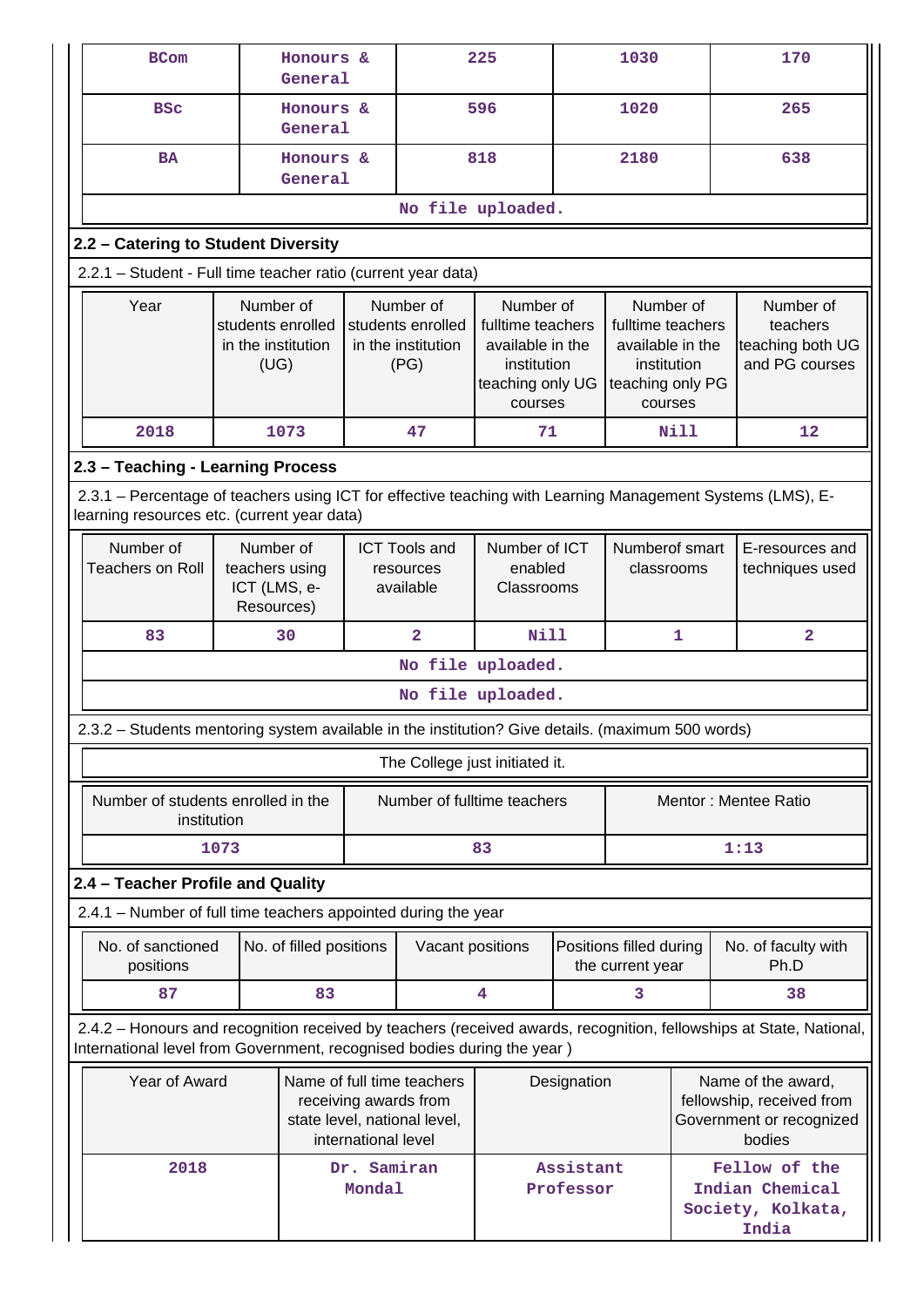| 2018<br>Dr. Samiran<br>Mondal                                                                                                                                                                          |                   |                                             |                                                                       | Assistant<br>Award, DSTBT, Govt.<br>Professor<br>Of WB, India |                                                                |    | Outstanding Paper                                                               |  |  |  |  |  |
|--------------------------------------------------------------------------------------------------------------------------------------------------------------------------------------------------------|-------------------|---------------------------------------------|-----------------------------------------------------------------------|---------------------------------------------------------------|----------------------------------------------------------------|----|---------------------------------------------------------------------------------|--|--|--|--|--|
|                                                                                                                                                                                                        |                   |                                             | No file uploaded.                                                     |                                                               |                                                                |    |                                                                                 |  |  |  |  |  |
| 2.5 - Evaluation Process and Reforms                                                                                                                                                                   |                   |                                             |                                                                       |                                                               |                                                                |    |                                                                                 |  |  |  |  |  |
| 2.5.1 – Number of days from the date of semester-end/ year- end examination till the declaration of results during<br>the year                                                                         |                   |                                             |                                                                       |                                                               |                                                                |    |                                                                                 |  |  |  |  |  |
| Programme Name                                                                                                                                                                                         | Programme Code    |                                             | Semester/year                                                         |                                                               | Last date of the last<br>semester-end/year-<br>end examination |    | Date of declaration of<br>results of semester-<br>end/ year- end<br>examination |  |  |  |  |  |
| <b>BCom</b>                                                                                                                                                                                            | Nill              |                                             | 3rd Year                                                              |                                                               | 01/06/2019                                                     |    | 25/06/2019                                                                      |  |  |  |  |  |
| <b>BSC</b>                                                                                                                                                                                             | Nill              |                                             | 3rd Year                                                              |                                                               | 30/05/2019                                                     |    | 24/06/2019                                                                      |  |  |  |  |  |
| <b>BA</b>                                                                                                                                                                                              | <b>Nill</b>       |                                             | 3rd Year                                                              |                                                               | 30/05/2019                                                     |    | 24/06/2019                                                                      |  |  |  |  |  |
|                                                                                                                                                                                                        |                   |                                             | No file uploaded.                                                     |                                                               |                                                                |    |                                                                                 |  |  |  |  |  |
| 2.5.2 - Reforms initiated on Continuous Internal Evaluation(CIE) system at the institutional level (250 words)                                                                                         |                   |                                             |                                                                       |                                                               |                                                                |    |                                                                                 |  |  |  |  |  |
|                                                                                                                                                                                                        |                   | Regular Class tests, Test examinations etc. |                                                                       |                                                               |                                                                |    |                                                                                 |  |  |  |  |  |
| 2.5.3 – Academic calendar prepared and adhered for conduct of Examination and other related matters (250)<br>words)                                                                                    |                   |                                             |                                                                       |                                                               |                                                                |    |                                                                                 |  |  |  |  |  |
| The Academic Calendar of the College is prepared according to the guidelines of<br>2.6 - Student Performance and Learning Outcomes                                                                     |                   | Calcutta University and it is distributed   |                                                                       |                                                               |                                                                |    |                                                                                 |  |  |  |  |  |
| 2.6.1 – Program outcomes, program specific outcomes and course outcomes for all programs offered by the<br>institution are stated and displayed in website of the institution (to provide the weblink) |                   |                                             |                                                                       |                                                               |                                                                |    |                                                                                 |  |  |  |  |  |
| $2.6.2$ – Pass percentage of students                                                                                                                                                                  |                   | No Data Entered/Not Applicable !!!          |                                                                       |                                                               |                                                                |    |                                                                                 |  |  |  |  |  |
| Programme<br>Code                                                                                                                                                                                      | Programme<br>Name | Programme<br>Specialization                 | Number of<br>students<br>appeared in the<br>final year<br>examination |                                                               | Number of<br>students passed<br>in final year<br>examination   |    | Pass Percentage                                                                 |  |  |  |  |  |
| Nill                                                                                                                                                                                                   | <b>BA</b>         | Honours                                     | 103                                                                   |                                                               |                                                                | 80 | 78                                                                              |  |  |  |  |  |
| <b>Nill</b>                                                                                                                                                                                            | <b>BSC</b>        | Honours                                     | 120                                                                   |                                                               |                                                                | 95 | 79                                                                              |  |  |  |  |  |
| <b>Nill</b>                                                                                                                                                                                            | <b>BCom</b>       | Honours                                     | 107                                                                   |                                                               |                                                                | 75 | 71                                                                              |  |  |  |  |  |
|                                                                                                                                                                                                        |                   |                                             | No file uploaded.                                                     |                                                               |                                                                |    |                                                                                 |  |  |  |  |  |
| 2.7 - Student Satisfaction Survey                                                                                                                                                                      |                   |                                             |                                                                       |                                                               |                                                                |    |                                                                                 |  |  |  |  |  |
| 2.7.1 - Student Satisfaction Survey (SSS) on overall institutional performance (Institution may design the<br>questionnaire) (results and details be provided as weblink)                              |                   |                                             |                                                                       |                                                               |                                                                |    |                                                                                 |  |  |  |  |  |
|                                                                                                                                                                                                        |                   | No Data Entered/Not Applicable !!!          |                                                                       |                                                               |                                                                |    |                                                                                 |  |  |  |  |  |
| <b>CRITERION III - RESEARCH, INNOVATIONS AND EXTENSION</b>                                                                                                                                             |                   |                                             |                                                                       |                                                               |                                                                |    |                                                                                 |  |  |  |  |  |
| 3.1 - Resource Mobilization for Research                                                                                                                                                               |                   |                                             |                                                                       |                                                               |                                                                |    |                                                                                 |  |  |  |  |  |
| 3.1.1 - Research funds sanctioned and received from various agencies, industry and other organisations                                                                                                 |                   |                                             |                                                                       |                                                               |                                                                |    |                                                                                 |  |  |  |  |  |
| Nature of the Project                                                                                                                                                                                  | Duration          |                                             | Name of the funding                                                   |                                                               | Total grant                                                    |    | Amount received                                                                 |  |  |  |  |  |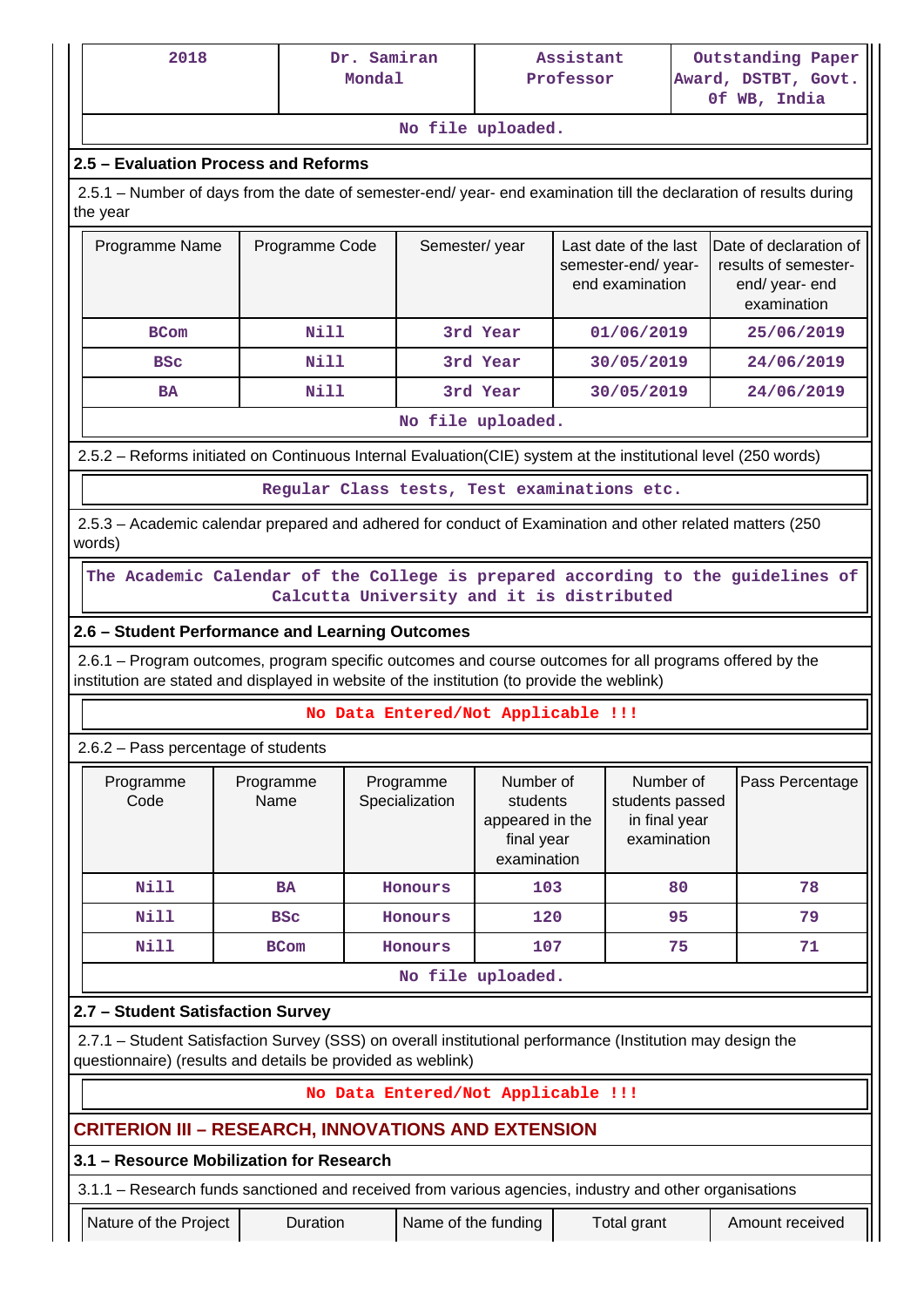|           |                                                                                                                                          |                        |            | agency                 |                                                                     |       | sanctioned              |      | during the year                   |
|-----------|------------------------------------------------------------------------------------------------------------------------------------------|------------------------|------------|------------------------|---------------------------------------------------------------------|-------|-------------------------|------|-----------------------------------|
|           | Minor<br>Projects                                                                                                                        | 730                    |            | India                  | UGC, Govt. of                                                       |       | 4.15                    |      | 1                                 |
|           | Minor<br>Projects                                                                                                                        | 730                    |            | UGC, Govt. of<br>India |                                                                     | 4.65  |                         | 1.25 |                                   |
|           | Major<br>Projects                                                                                                                        | 1095                   |            | <b>WB-DST</b>          |                                                                     |       | 19.99                   |      | 9.32                              |
|           | Major<br>Projects                                                                                                                        | 1095                   |            |                        | <b>WB-DST</b>                                                       | 10.49 |                         |      | 2.24                              |
|           | Major<br>Projects                                                                                                                        | 1825                   |            |                        | <b>CSIR</b>                                                         | 25.84 |                         |      | 4.81                              |
|           | Major<br>Projects                                                                                                                        | 1095                   |            |                        | <b>WB-DST</b>                                                       |       | 12.82                   |      | 4.27                              |
|           | Any Other<br>(Specify)                                                                                                                   | 365                    |            |                        | United<br>0.8<br>Nations through<br><b>WB Biodiversity</b><br>Board |       |                         | 0.8  |                                   |
|           |                                                                                                                                          |                        |            |                        | No file uploaded.                                                   |       |                         |      |                                   |
|           | 3.2 - Innovation Ecosystem                                                                                                               |                        |            |                        |                                                                     |       |                         |      |                                   |
|           | 3.2.1 - Workshops/Seminars Conducted on Intellectual Property Rights (IPR) and Industry-Academia Innovative<br>practices during the year |                        |            |                        |                                                                     |       |                         |      |                                   |
|           | Title of workshop/seminar<br>Name of the Dept.<br>Date                                                                                   |                        |            |                        |                                                                     |       |                         |      |                                   |
| <b>NA</b> |                                                                                                                                          |                        |            |                        |                                                                     |       |                         |      |                                   |
|           | 3.2.2 - Awards for Innovation won by Institution/Teachers/Research scholars/Students during the year                                     |                        |            |                        |                                                                     |       |                         |      |                                   |
|           | Title of the innovation                                                                                                                  | Name of Awardee        |            | Awarding Agency        |                                                                     |       | Date of award           |      | Category                          |
|           | <b>NA</b>                                                                                                                                | <b>Nill</b>            |            |                        | <b>Nill</b>                                                         |       | <b>Nill</b>             |      | <b>Nill</b>                       |
|           |                                                                                                                                          |                        |            |                        | No file uploaded.                                                   |       |                         |      |                                   |
|           | 3.2.3 - No. of Incubation centre created, start-ups incubated on campus during the year                                                  |                        |            |                        |                                                                     |       |                         |      |                                   |
|           | Incubation<br>Center                                                                                                                     | Name                   |            | Sponsered By           | Name of the<br>Start-up                                             |       | Nature of Start-<br>up  |      | Date of<br>Commencement           |
|           | <b>NA</b>                                                                                                                                | Nill                   |            | Nill                   | <b>Nill</b>                                                         |       |                         | Nill | <b>Nill</b>                       |
|           |                                                                                                                                          |                        |            |                        | No file uploaded.                                                   |       |                         |      |                                   |
|           | 3.3 - Research Publications and Awards                                                                                                   |                        |            |                        |                                                                     |       |                         |      |                                   |
|           | 3.3.1 - Incentive to the teachers who receive recognition/awards                                                                         |                        |            |                        |                                                                     |       |                         |      |                                   |
|           | <b>State</b>                                                                                                                             |                        |            | National               |                                                                     |       |                         |      | International                     |
|           | 02                                                                                                                                       |                        |            |                        |                                                                     |       |                         |      |                                   |
|           | 3.3.2 - Ph. Ds awarded during the year (applicable for PG College, Research Center)                                                      |                        |            |                        |                                                                     |       |                         |      |                                   |
|           |                                                                                                                                          | Name of the Department |            |                        |                                                                     |       | Number of PhD's Awarded |      |                                   |
|           |                                                                                                                                          | Zoology                |            |                        |                                                                     |       |                         | 1    |                                   |
|           | 3.3.3 - Research Publications in the Journals notified on UGC website during the year                                                    |                        |            |                        |                                                                     |       |                         |      |                                   |
|           | <b>Type</b>                                                                                                                              |                        | Department |                        | Number of Publication                                               |       |                         |      | Average Impact Factor (if<br>any) |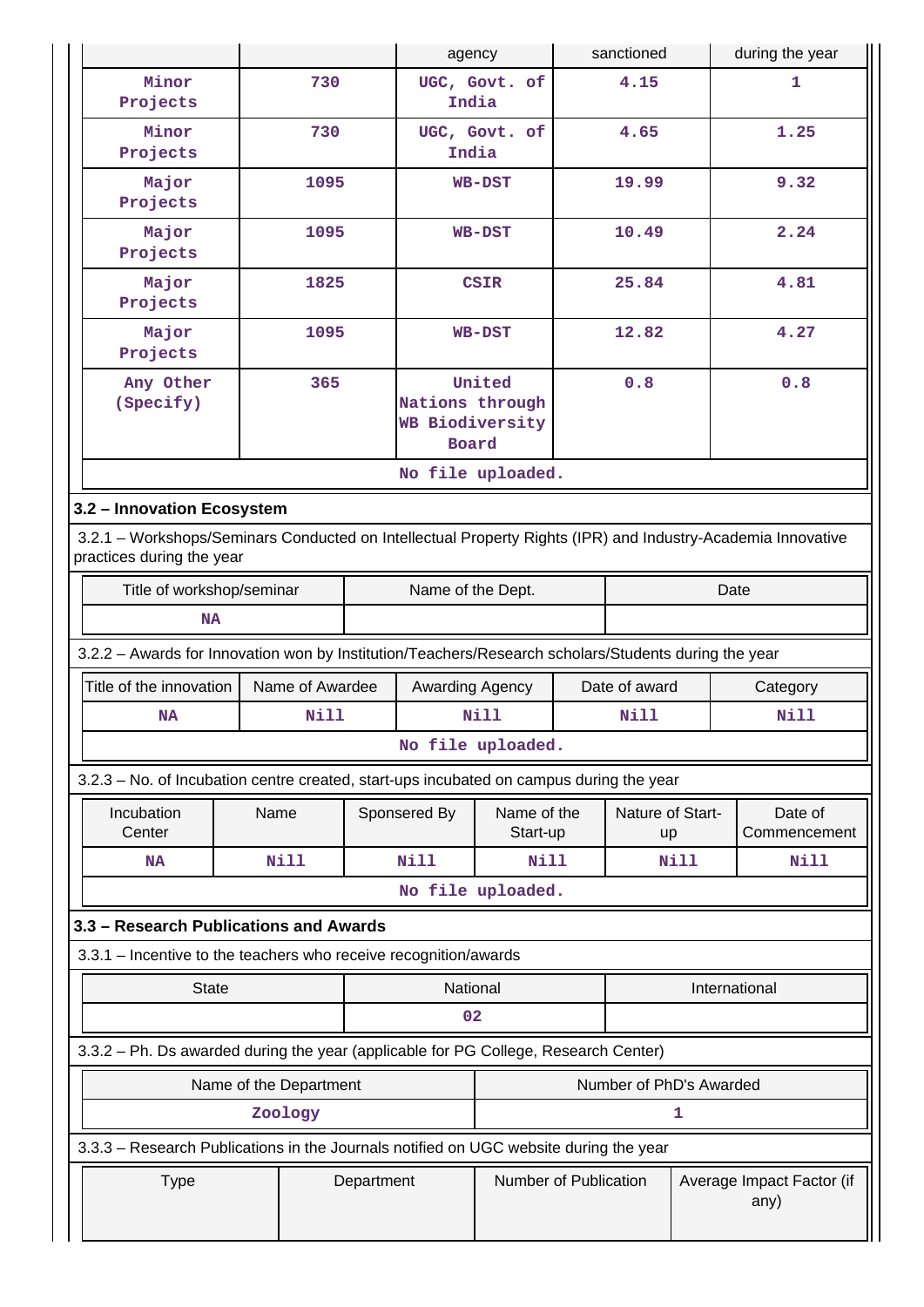| International                                                                                                                                                         |                   | Zoology                                         |                        |                                                          | 9                                                                                                               |                                                                    |                                                          | 2.3                                                                |  |  |
|-----------------------------------------------------------------------------------------------------------------------------------------------------------------------|-------------------|-------------------------------------------------|------------------------|----------------------------------------------------------|-----------------------------------------------------------------------------------------------------------------|--------------------------------------------------------------------|----------------------------------------------------------|--------------------------------------------------------------------|--|--|
| International                                                                                                                                                         |                   | Physiology                                      |                        |                                                          | 15                                                                                                              |                                                                    |                                                          | 1.4                                                                |  |  |
| National                                                                                                                                                              |                   | Zoology                                         |                        |                                                          | 9                                                                                                               |                                                                    |                                                          | 1.0                                                                |  |  |
| National                                                                                                                                                              |                   |                                                 | Chemistry              |                                                          | 1                                                                                                               |                                                                    | 1                                                        |                                                                    |  |  |
| International                                                                                                                                                         |                   | Physics                                         |                        |                                                          | 3                                                                                                               |                                                                    | 1.0                                                      |                                                                    |  |  |
|                                                                                                                                                                       |                   |                                                 | No file uploaded.      |                                                          |                                                                                                                 |                                                                    |                                                          |                                                                    |  |  |
| Proceedings per Teacher during the year                                                                                                                               |                   |                                                 |                        |                                                          | 3.3.4 - Books and Chapters in edited Volumes / Books published, and papers in National/International Conference |                                                                    |                                                          |                                                                    |  |  |
| Number of Publication<br>Department                                                                                                                                   |                   |                                                 |                        |                                                          |                                                                                                                 |                                                                    |                                                          |                                                                    |  |  |
|                                                                                                                                                                       |                   | Zoology                                         |                        |                                                          |                                                                                                                 | 4                                                                  |                                                          |                                                                    |  |  |
|                                                                                                                                                                       |                   | Physiology                                      |                        |                                                          |                                                                                                                 | 3                                                                  |                                                          |                                                                    |  |  |
|                                                                                                                                                                       |                   |                                                 | No file uploaded.      |                                                          |                                                                                                                 |                                                                    |                                                          |                                                                    |  |  |
| 3.3.5 - Bibliometrics of the publications during the last Academic year based on average citation index in Scopus/<br>Web of Science or PubMed/ Indian Citation Index |                   |                                                 |                        |                                                          |                                                                                                                 |                                                                    |                                                          |                                                                    |  |  |
| Title of the<br>Paper                                                                                                                                                 | Name of<br>Author | Title of journal                                | Year of<br>publication |                                                          | <b>Citation Index</b>                                                                                           | Institutional<br>affiliation as<br>mentioned in<br>the publication |                                                          | Number of<br>citations<br>excluding self<br>citation               |  |  |
|                                                                                                                                                                       |                   |                                                 |                        |                                                          | No Data Entered/Not Applicable !!!                                                                              |                                                                    |                                                          |                                                                    |  |  |
|                                                                                                                                                                       | No file uploaded. |                                                 |                        |                                                          |                                                                                                                 |                                                                    |                                                          |                                                                    |  |  |
| 3.3.6 - h-Index of the Institutional Publications during the year. (based on Scopus/ Web of science)                                                                  |                   |                                                 |                        |                                                          |                                                                                                                 |                                                                    |                                                          |                                                                    |  |  |
| Title of the<br>Paper                                                                                                                                                 | Name of<br>Author | Title of journal                                | Year of<br>publication |                                                          | h-index                                                                                                         | Number of<br>citations<br>excluding self<br>citation               |                                                          | Institutional<br>affiliation as<br>mentioned in<br>the publication |  |  |
|                                                                                                                                                                       |                   |                                                 |                        |                                                          | No Data Entered/Not Applicable !!!                                                                              |                                                                    |                                                          |                                                                    |  |  |
|                                                                                                                                                                       |                   |                                                 | No file uploaded.      |                                                          |                                                                                                                 |                                                                    |                                                          |                                                                    |  |  |
|                                                                                                                                                                       |                   |                                                 |                        |                                                          | 3.3.7 - Faculty participation in Seminars/Conferences and Symposia during the year:                             |                                                                    |                                                          |                                                                    |  |  |
| Number of Faculty                                                                                                                                                     |                   | International                                   |                        | National                                                 | <b>State</b>                                                                                                    |                                                                    |                                                          | Local                                                              |  |  |
| Attended/Semi<br>nars/Workshops                                                                                                                                       |                   | 5                                               |                        | $\overline{2}$                                           | <b>Nill</b>                                                                                                     |                                                                    |                                                          | <b>Nill</b>                                                        |  |  |
| Presented<br>papers                                                                                                                                                   |                   | 5                                               |                        | 7                                                        | $\mathbf{1}$                                                                                                    |                                                                    |                                                          | <b>Nill</b>                                                        |  |  |
| Resource<br>persons                                                                                                                                                   |                   | <b>Nill</b>                                     |                        | 4                                                        | <b>Nill</b>                                                                                                     |                                                                    |                                                          | <b>Nill</b>                                                        |  |  |
|                                                                                                                                                                       |                   |                                                 | No file uploaded.      |                                                          |                                                                                                                 |                                                                    |                                                          |                                                                    |  |  |
| 3.4 - Extension Activities                                                                                                                                            |                   |                                                 |                        |                                                          |                                                                                                                 |                                                                    |                                                          |                                                                    |  |  |
| Non- Government Organisations through NSS/NCC/Red cross/Youth Red Cross (YRC) etc., during the year                                                                   |                   |                                                 |                        |                                                          | 3.4.1 – Number of extension and outreach programmes conducted in collaboration with industry, community and     |                                                                    |                                                          |                                                                    |  |  |
| Title of the activities                                                                                                                                               |                   | Organising unit/agency/<br>collaborating agency |                        | Number of teachers<br>participated in such<br>activities |                                                                                                                 |                                                                    | Number of students<br>participated in such<br>activities |                                                                    |  |  |
| <b>Awareness Program</b><br>about mosquito                                                                                                                            |                   | NSS unit Rammohan<br>College                    |                        |                                                          | 4                                                                                                               |                                                                    |                                                          | 25                                                                 |  |  |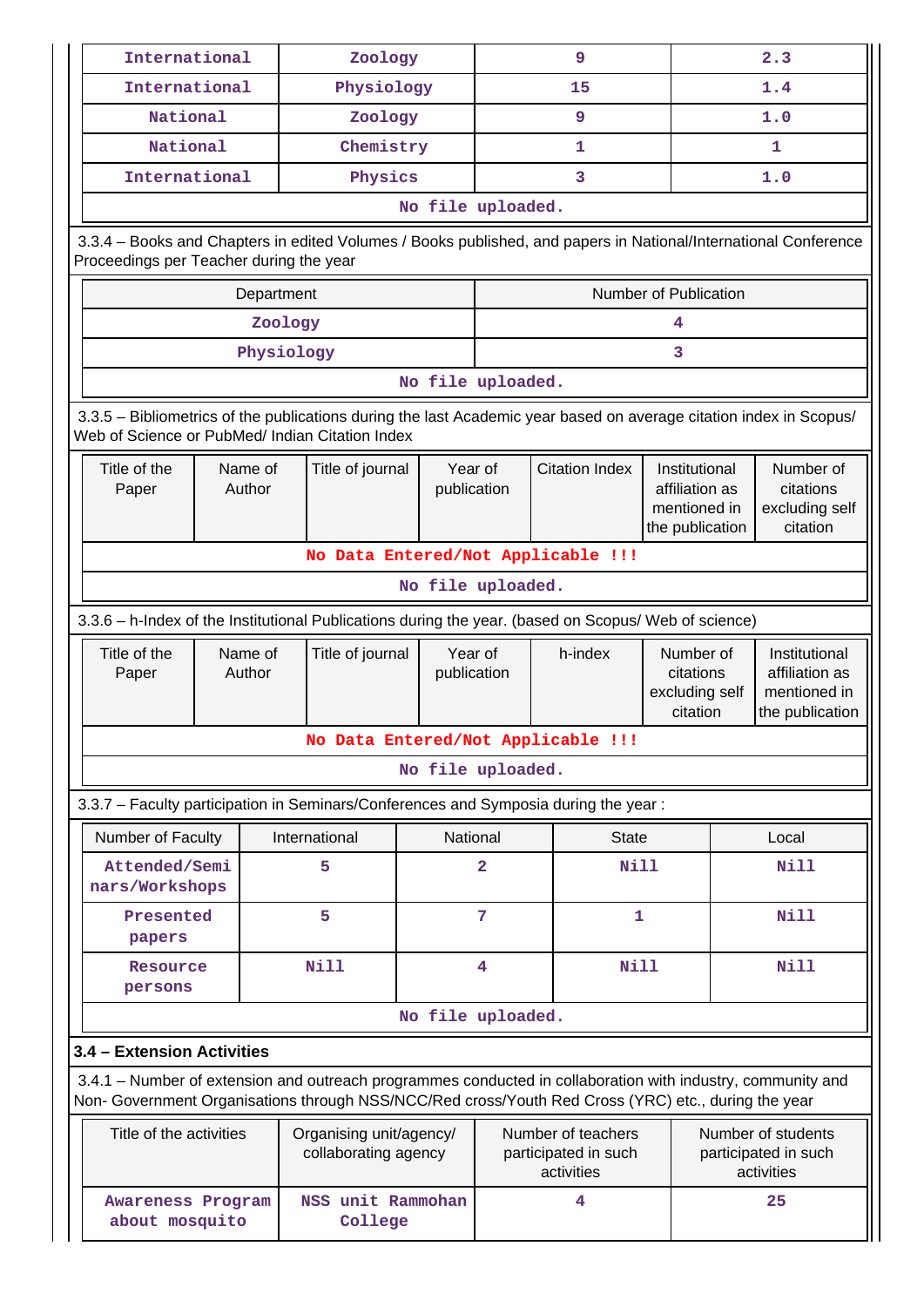| NSS Special Camp                                                                                                                                                                                               |                                                                                                                                                          |                                 | College                   | NSS unit Rammohan                                                                                 | 10                          |                                                         |                    |                                                         | 23                                     |  |
|----------------------------------------------------------------------------------------------------------------------------------------------------------------------------------------------------------------|----------------------------------------------------------------------------------------------------------------------------------------------------------|---------------------------------|---------------------------|---------------------------------------------------------------------------------------------------|-----------------------------|---------------------------------------------------------|--------------------|---------------------------------------------------------|----------------------------------------|--|
| Celebration of<br>NSS Day                                                                                                                                                                                      |                                                                                                                                                          |                                 | College                   | NSS unit Rammohan                                                                                 |                             | 3                                                       |                    |                                                         | 20                                     |  |
| Thoughts of Swami<br>ZVivekananda                                                                                                                                                                              |                                                                                                                                                          |                                 | College6                  | NSS unit Rammohan                                                                                 |                             | 6                                                       |                    |                                                         | 26                                     |  |
| General<br>awareness,<br>prevention and<br>control of vector<br>borne<br>diseases: Dengue and<br>Chikungunya                                                                                                   |                                                                                                                                                          |                                 | College                   | NSS unit Rammohan                                                                                 |                             | 16                                                      |                    |                                                         | 27                                     |  |
|                                                                                                                                                                                                                |                                                                                                                                                          |                                 |                           |                                                                                                   | No file uploaded.           |                                                         |                    |                                                         |                                        |  |
| 3.4.2 - Awards and recognition received for extension activities from Government and other recognized bodies<br>during the year                                                                                |                                                                                                                                                          |                                 |                           |                                                                                                   |                             |                                                         |                    |                                                         |                                        |  |
| Name of the activity                                                                                                                                                                                           |                                                                                                                                                          |                                 | Award/Recognition         |                                                                                                   |                             | <b>Awarding Bodies</b>                                  |                    |                                                         | Number of students<br><b>Benefited</b> |  |
| Nil                                                                                                                                                                                                            |                                                                                                                                                          |                                 | Nill                      |                                                                                                   |                             | Nill                                                    |                    |                                                         | Nill                                   |  |
|                                                                                                                                                                                                                |                                                                                                                                                          |                                 |                           |                                                                                                   | No file uploaded.           |                                                         |                    |                                                         |                                        |  |
| 3.4.3 - Students participating in extension activities with Government Organisations, Non-Government<br>Organisations and programmes such as Swachh Bharat, Aids Awareness, Gender Issue, etc. during the year |                                                                                                                                                          |                                 |                           |                                                                                                   |                             |                                                         |                    |                                                         |                                        |  |
| Name of the scheme                                                                                                                                                                                             | Name of the activity<br>Organising unit/Agen<br>cy/collaborating<br>agency                                                                               |                                 |                           |                                                                                                   |                             | Number of teachers<br>participated in such<br>activites |                    | Number of students<br>participated in such<br>activites |                                        |  |
| Health and<br>Hygiene                                                                                                                                                                                          |                                                                                                                                                          | NSS unit<br>Rammohan<br>College |                           | Programme                                                                                         | 5<br>Awareness              |                                                         |                    | 53                                                      |                                        |  |
| Celebration<br>of World<br>Environment Day                                                                                                                                                                     |                                                                                                                                                          | Dept of<br>Geography            |                           | programme                                                                                         | Awareness                   |                                                         | 10                 | 83                                                      |                                        |  |
|                                                                                                                                                                                                                |                                                                                                                                                          |                                 |                           |                                                                                                   | No file uploaded.           |                                                         |                    |                                                         |                                        |  |
| 3.5 - Collaborations                                                                                                                                                                                           |                                                                                                                                                          |                                 |                           |                                                                                                   |                             |                                                         |                    |                                                         |                                        |  |
| 3.5.1 – Number of Collaborative activities for research, faculty exchange, student exchange during the year                                                                                                    |                                                                                                                                                          |                                 |                           |                                                                                                   |                             |                                                         |                    |                                                         |                                        |  |
| Nature of activity                                                                                                                                                                                             |                                                                                                                                                          |                                 | Participant               |                                                                                                   | Source of financial support |                                                         |                    |                                                         | Duration                               |  |
| Co-investigator<br>in the Research<br>Project                                                                                                                                                                  |                                                                                                                                                          |                                 | Dr. Pratip<br>Chakraborty |                                                                                                   |                             | <b>WB-DST</b>                                           |                    |                                                         | 1825                                   |  |
|                                                                                                                                                                                                                |                                                                                                                                                          |                                 |                           |                                                                                                   | No file uploaded.           |                                                         |                    |                                                         |                                        |  |
|                                                                                                                                                                                                                | 3.5.2 - Linkages with institutions/industries for internship, on-the- job training, project work, sharing of research<br>facilities etc. during the year |                                 |                           |                                                                                                   |                             |                                                         |                    |                                                         |                                        |  |
| Nature of linkage                                                                                                                                                                                              | Title of the<br>linkage                                                                                                                                  |                                 |                           | Name of the<br>partnering<br>institution/<br>industry<br>/research lab<br>with contact<br>details | <b>Duration From</b>        |                                                         | <b>Duration To</b> |                                                         | Participant                            |  |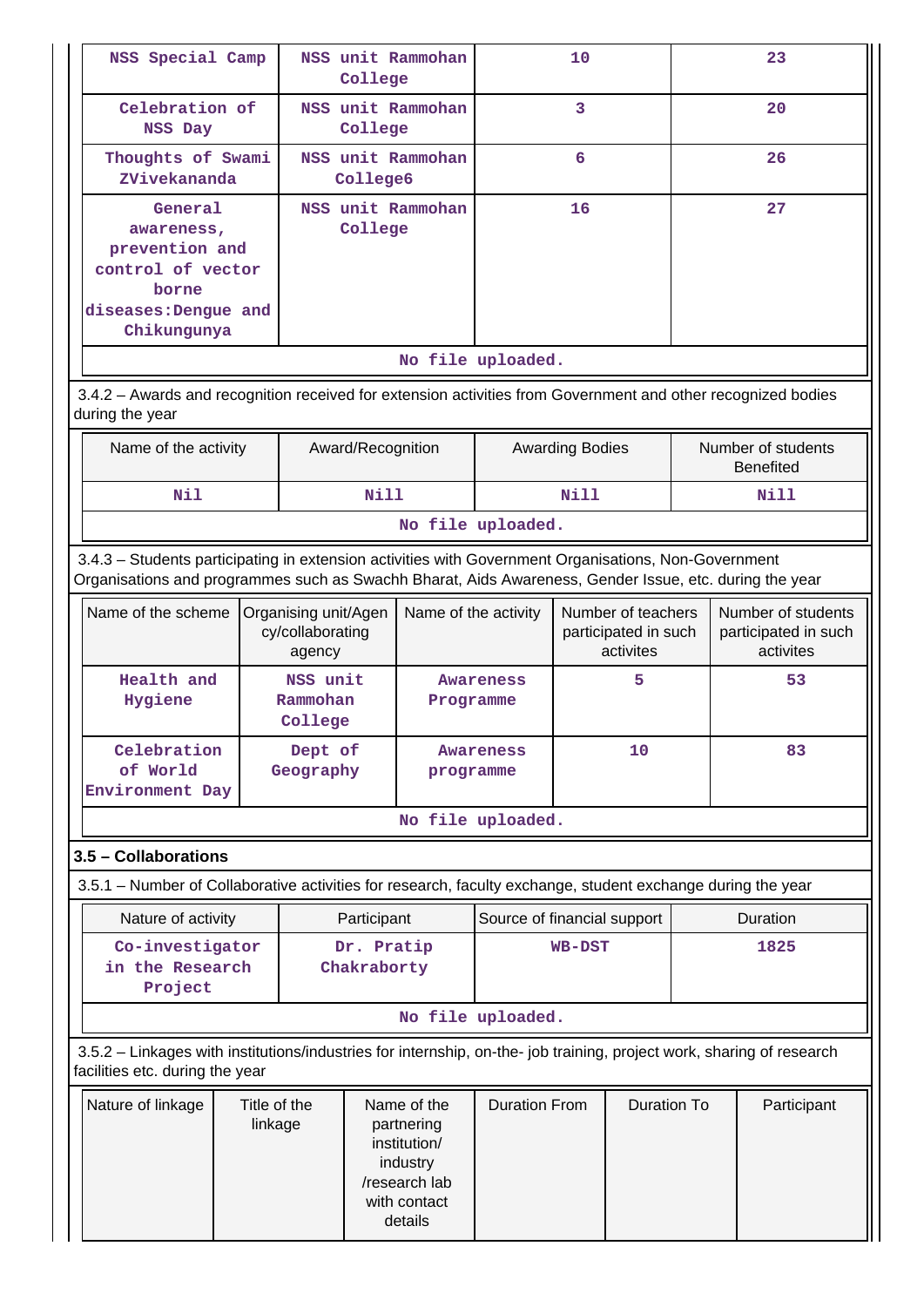| Summer<br>internship<br>houses etc. during the year                                         | chronic<br>calcium<br>carbide<br>exposure on<br>pulmonary<br>tissue of<br>mice-an in<br>vitro study | Effect of   | Gurudas<br>College,<br>$1/1$ , Suren<br>Sarkar<br>Rd, Jewish<br>Graveyard,<br>Phool Bagan,<br>Narkeldanga,<br>Kolkata,<br>West Bengal,<br>700054 | No file uploaded. |             | 01/01/2019         | 30/06/2019<br>3.5.3 - MoUs signed with institutions of national, international importance, other universities, industries, corporate |                                | Prosenjit<br>Roy                                          |
|---------------------------------------------------------------------------------------------|-----------------------------------------------------------------------------------------------------|-------------|--------------------------------------------------------------------------------------------------------------------------------------------------|-------------------|-------------|--------------------|--------------------------------------------------------------------------------------------------------------------------------------|--------------------------------|-----------------------------------------------------------|
| Organisation                                                                                |                                                                                                     |             | Date of MoU signed                                                                                                                               |                   |             | Purpose/Activities |                                                                                                                                      |                                | Number of<br>students/teachers<br>participated under MoUs |
| Nil                                                                                         |                                                                                                     |             | Nill                                                                                                                                             |                   |             | Nill               |                                                                                                                                      |                                | Nill                                                      |
|                                                                                             |                                                                                                     |             |                                                                                                                                                  | No file uploaded. |             |                    |                                                                                                                                      |                                |                                                           |
| <b>CRITERION IV – INFRASTRUCTURE AND LEARNING RESOURCES</b>                                 |                                                                                                     |             |                                                                                                                                                  |                   |             |                    |                                                                                                                                      |                                |                                                           |
| 4.1 - Physical Facilities                                                                   |                                                                                                     |             |                                                                                                                                                  |                   |             |                    |                                                                                                                                      |                                |                                                           |
| 4.1.1 - Budget allocation, excluding salary for infrastructure augmentation during the year |                                                                                                     |             |                                                                                                                                                  |                   |             |                    |                                                                                                                                      |                                |                                                           |
| Budget allocated for infrastructure augmentation                                            |                                                                                                     |             |                                                                                                                                                  |                   |             |                    |                                                                                                                                      |                                | Budget utilized for infrastructure development            |
|                                                                                             |                                                                                                     | 5           |                                                                                                                                                  |                   |             |                    |                                                                                                                                      | 5.25                           |                                                           |
| 4.1.2 - Details of augmentation in infrastructure facilities during the year                |                                                                                                     |             |                                                                                                                                                  |                   |             |                    |                                                                                                                                      |                                |                                                           |
|                                                                                             | <b>Facilities</b>                                                                                   |             |                                                                                                                                                  |                   |             |                    |                                                                                                                                      | <b>Existing or Newly Added</b> |                                                           |
|                                                                                             |                                                                                                     | Campus Area |                                                                                                                                                  |                   |             |                    |                                                                                                                                      | Existing                       |                                                           |
|                                                                                             |                                                                                                     |             |                                                                                                                                                  |                   | View File   |                    |                                                                                                                                      |                                |                                                           |
| 4.2 - Library as a Learning Resource                                                        |                                                                                                     |             |                                                                                                                                                  |                   |             |                    |                                                                                                                                      |                                |                                                           |
| 4.2.1 - Library is automated {Integrated Library Management System (ILMS)}                  |                                                                                                     |             |                                                                                                                                                  |                   |             |                    |                                                                                                                                      |                                |                                                           |
| Name of the ILMS<br>software                                                                |                                                                                                     |             | Nature of automation (fully<br>or patially)                                                                                                      |                   |             | Version            |                                                                                                                                      |                                | Year of automation                                        |
| <b>KOHA</b>                                                                                 |                                                                                                     |             | Partially                                                                                                                                        |                   |             | 3.18.03            |                                                                                                                                      |                                | 2016                                                      |
| 4.2.2 - Library Services                                                                    |                                                                                                     |             |                                                                                                                                                  |                   |             |                    |                                                                                                                                      |                                |                                                           |
| Library<br>Service Type                                                                     |                                                                                                     | Existing    |                                                                                                                                                  |                   | Newly Added |                    |                                                                                                                                      |                                | Total                                                     |
| Text<br><b>Books</b>                                                                        | 24908                                                                                               |             | Nill                                                                                                                                             |                   | 54          | 20305              |                                                                                                                                      | 24962                          | 20305                                                     |
| e-Books                                                                                     | 164309                                                                                              |             | Nill                                                                                                                                             |                   | <b>Nill</b> | Nill               |                                                                                                                                      | 164309                         | Nill                                                      |
| Journals                                                                                    | 11                                                                                                  |             | Nill                                                                                                                                             |                   | <b>Nill</b> | Nill               |                                                                                                                                      | 11                             | <b>Nill</b>                                               |
| Library<br>Automation                                                                       | 3806                                                                                                |             | <b>Nill</b>                                                                                                                                      |                   | 1281        | Nill               |                                                                                                                                      | 5087                           | <b>Nill</b>                                               |
|                                                                                             |                                                                                                     |             |                                                                                                                                                  | No file uploaded. |             |                    |                                                                                                                                      |                                |                                                           |
|                                                                                             |                                                                                                     |             |                                                                                                                                                  |                   |             |                    |                                                                                                                                      |                                |                                                           |

4.2.3 – E-content developed by teachers such as: e-PG- Pathshala, CEC (under e-PG- Pathshala CEC (Under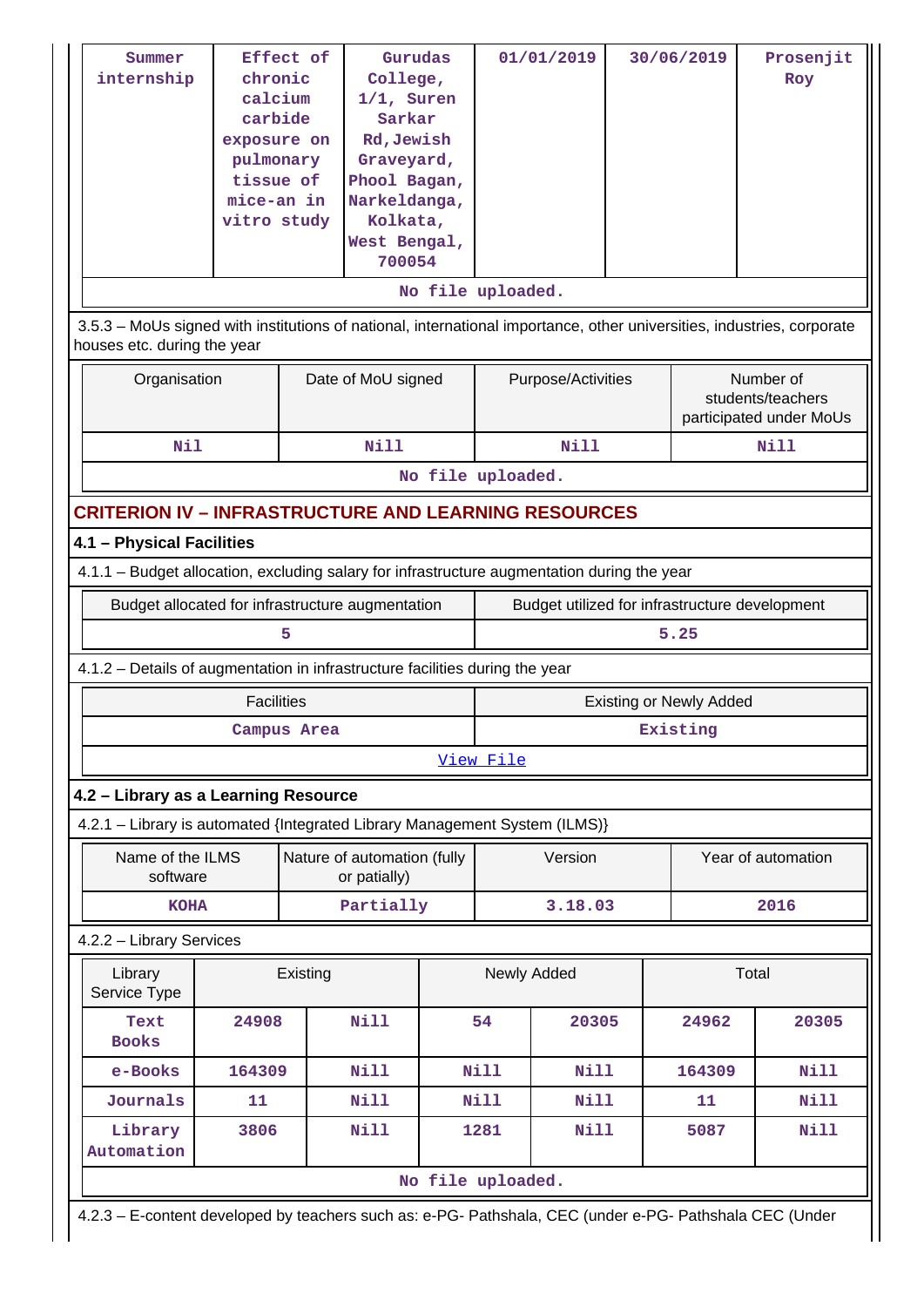|                                                                          | Name of the Teacher                       |                                                                                     | Name of the Module                                               |                            | Platform on which module           |                                           |                    | Date of launching e-<br>content                                                                                                                                                                                                                                                                                                                                                                                                                                                                                                                                                                                                                                                                                                                                                                                                                                                                                                                                        |               |  |
|--------------------------------------------------------------------------|-------------------------------------------|-------------------------------------------------------------------------------------|------------------------------------------------------------------|----------------------------|------------------------------------|-------------------------------------------|--------------------|------------------------------------------------------------------------------------------------------------------------------------------------------------------------------------------------------------------------------------------------------------------------------------------------------------------------------------------------------------------------------------------------------------------------------------------------------------------------------------------------------------------------------------------------------------------------------------------------------------------------------------------------------------------------------------------------------------------------------------------------------------------------------------------------------------------------------------------------------------------------------------------------------------------------------------------------------------------------|---------------|--|
|                                                                          |                                           |                                                                                     |                                                                  |                            |                                    | is developed                              |                    |                                                                                                                                                                                                                                                                                                                                                                                                                                                                                                                                                                                                                                                                                                                                                                                                                                                                                                                                                                        |               |  |
| <b>NA</b>                                                                |                                           |                                                                                     | Nill                                                             |                            | Nill                               |                                           |                    | <b>Nill</b>                                                                                                                                                                                                                                                                                                                                                                                                                                                                                                                                                                                                                                                                                                                                                                                                                                                                                                                                                            |               |  |
|                                                                          |                                           |                                                                                     |                                                                  |                            | No file uploaded.                  |                                           |                    |                                                                                                                                                                                                                                                                                                                                                                                                                                                                                                                                                                                                                                                                                                                                                                                                                                                                                                                                                                        |               |  |
|                                                                          | 4.3 - IT Infrastructure                   |                                                                                     |                                                                  |                            |                                    |                                           |                    |                                                                                                                                                                                                                                                                                                                                                                                                                                                                                                                                                                                                                                                                                                                                                                                                                                                                                                                                                                        |               |  |
|                                                                          |                                           | 4.3.1 - Technology Upgradation (overall)                                            |                                                                  |                            |                                    |                                           |                    |                                                                                                                                                                                                                                                                                                                                                                                                                                                                                                                                                                                                                                                                                                                                                                                                                                                                                                                                                                        |               |  |
| <b>Type</b>                                                              | <b>Total Co</b><br>mputers                | Computer<br>Lab                                                                     | Internet                                                         | <b>Browsing</b><br>centers | Computer<br>Centers                | Office                                    | Departme<br>nts    | Available<br><b>Bandwidt</b><br>h (MBPS/<br>GBPS)                                                                                                                                                                                                                                                                                                                                                                                                                                                                                                                                                                                                                                                                                                                                                                                                                                                                                                                      | <b>Others</b> |  |
| Existin<br>g                                                             | 60                                        | $\overline{2}$                                                                      | 0                                                                | $\mathbf 0$                | $\mathbf 0$                        | $\mathbf 0$                               | $\mathbf 0$        | 60                                                                                                                                                                                                                                                                                                                                                                                                                                                                                                                                                                                                                                                                                                                                                                                                                                                                                                                                                                     | $\Omega$      |  |
| Added                                                                    | 1                                         | $\mathbf 0$                                                                         | $\mathbf{O}$                                                     | $\mathbf 0$                | $\mathbf 0$                        | $\mathbf 0$                               | $\mathbf{0}$       | $\mathbf{O}$                                                                                                                                                                                                                                                                                                                                                                                                                                                                                                                                                                                                                                                                                                                                                                                                                                                                                                                                                           | $\mathbf 0$   |  |
| Total                                                                    | 61                                        | $\overline{2}$                                                                      | $\mathbf{O}$                                                     | $\mathbf 0$                | $\mathbf{0}$                       | $\mathbf 0$                               | $\mathbf 0$        | 60                                                                                                                                                                                                                                                                                                                                                                                                                                                                                                                                                                                                                                                                                                                                                                                                                                                                                                                                                                     | 0             |  |
|                                                                          |                                           | 4.3.2 - Bandwidth available of internet connection in the Institution (Leased line) |                                                                  |                            |                                    |                                           |                    |                                                                                                                                                                                                                                                                                                                                                                                                                                                                                                                                                                                                                                                                                                                                                                                                                                                                                                                                                                        |               |  |
|                                                                          |                                           |                                                                                     |                                                                  |                            | 60 MBPS/ GBPS                      |                                           |                    |                                                                                                                                                                                                                                                                                                                                                                                                                                                                                                                                                                                                                                                                                                                                                                                                                                                                                                                                                                        |               |  |
|                                                                          | 4.3.3 - Facility for e-content            |                                                                                     |                                                                  |                            |                                    |                                           |                    |                                                                                                                                                                                                                                                                                                                                                                                                                                                                                                                                                                                                                                                                                                                                                                                                                                                                                                                                                                        |               |  |
|                                                                          |                                           |                                                                                     |                                                                  |                            |                                    |                                           |                    | Provide the link of the videos and media centre and                                                                                                                                                                                                                                                                                                                                                                                                                                                                                                                                                                                                                                                                                                                                                                                                                                                                                                                    |               |  |
|                                                                          |                                           | Name of the e-content development facility                                          |                                                                  |                            |                                    |                                           | recording facility |                                                                                                                                                                                                                                                                                                                                                                                                                                                                                                                                                                                                                                                                                                                                                                                                                                                                                                                                                                        |               |  |
|                                                                          |                                           |                                                                                     |                                                                  |                            | No Data Entered/Not Applicable !!! |                                           |                    |                                                                                                                                                                                                                                                                                                                                                                                                                                                                                                                                                                                                                                                                                                                                                                                                                                                                                                                                                                        |               |  |
|                                                                          |                                           | 4.4 - Maintenance of Campus Infrastructure                                          |                                                                  |                            |                                    |                                           |                    |                                                                                                                                                                                                                                                                                                                                                                                                                                                                                                                                                                                                                                                                                                                                                                                                                                                                                                                                                                        |               |  |
|                                                                          |                                           |                                                                                     |                                                                  |                            |                                    |                                           |                    | 4.4.1 – Expenditure incurred on maintenance of physical facilities and academic support facilities, excluding salary                                                                                                                                                                                                                                                                                                                                                                                                                                                                                                                                                                                                                                                                                                                                                                                                                                                   |               |  |
|                                                                          | component, during the year                |                                                                                     |                                                                  |                            |                                    |                                           |                    |                                                                                                                                                                                                                                                                                                                                                                                                                                                                                                                                                                                                                                                                                                                                                                                                                                                                                                                                                                        |               |  |
|                                                                          | Assigned Budget on<br>academic facilities |                                                                                     | Expenditure incurred on<br>maintenance of academic<br>facilities |                            |                                    | Assigned budget on<br>physical facilities |                    | Expenditure incurredon<br>maintenance of physical<br>facilites                                                                                                                                                                                                                                                                                                                                                                                                                                                                                                                                                                                                                                                                                                                                                                                                                                                                                                         |               |  |
|                                                                          | 50                                        |                                                                                     | 52.5                                                             |                            |                                    | 30                                        | 29                 |                                                                                                                                                                                                                                                                                                                                                                                                                                                                                                                                                                                                                                                                                                                                                                                                                                                                                                                                                                        |               |  |
|                                                                          | institutional Website, provide link)      |                                                                                     |                                                                  |                            |                                    |                                           |                    | 4.4.2 – Procedures and policies for maintaining and utilizing physical, academic and support facilities - laboratory,<br>library, sports complex, computers, classrooms etc. (maximum 500 words) (information to be available in                                                                                                                                                                                                                                                                                                                                                                                                                                                                                                                                                                                                                                                                                                                                       |               |  |
| Maintenance Contract. Contract of Annual Maintenance is also signed with |                                           |                                                                                     |                                                                  |                            |                                    |                                           |                    | The purchases of departmental goods, laboratory Equipment chemicals, sports<br>equipment etc. are done through College Purchase committees, with prior<br>approval from GB and Finance Committee. At least 3 quotations / tenders are<br>procured in sealed envelope. These are opened on a specific date in front of<br>the vendors and lowest quotation noted. Then purchase order is given specifying<br>terms and conditions. Servicing of the laboratory Equipment are done at regular<br>intervals by the departments. The computers are maintained through Annual<br>Maintenance Contract done with a specific company. Gym equipments are<br>maintained by the Gym instructor. Regular servicing of the equipment is carried<br>out. The college library regularly sends books for bindings and repair. The<br>library staff are responsible for the maintenance of the library. Air<br>conditioners and Water purifiers/coolers are maintained through Annual |               |  |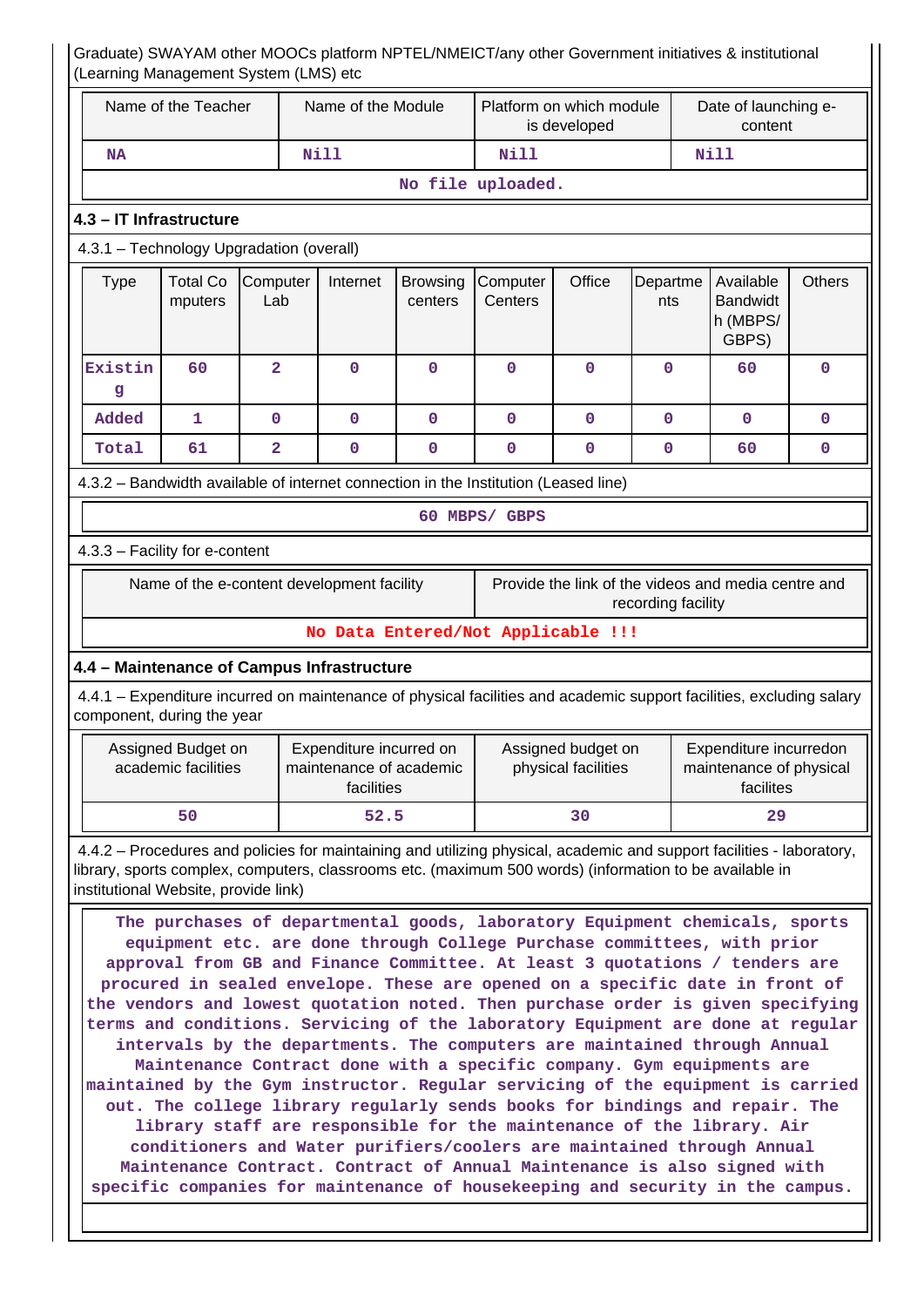## **CRITERION V – STUDENT SUPPORT AND PROGRESSION**

## **5.1 – Student Support**

| 5.1.1 - Scholarships and Financial Support |  |
|--------------------------------------------|--|
|--------------------------------------------|--|

|                                         | Name/Title of the scheme                                                                     | Number of students | Amount in Rupees |  |
|-----------------------------------------|----------------------------------------------------------------------------------------------|--------------------|------------------|--|
| Financial Support<br>from institution   | Student<br>Benevolent Fund                                                                   | 7                  | 28000            |  |
| Financial Support<br>from Other Sources |                                                                                              |                    |                  |  |
| a) National                             | Kanyashree<br>Prakalpa,<br>Aikyashree<br>Scolarship, Swami<br>Vivekananda Merit<br>and Means | 549                | 8321000          |  |
| b) International                        | Nill                                                                                         | Nill               | Nill             |  |
|                                         |                                                                                              | View File          |                  |  |

 5.1.2 – Number of capability enhancement and development schemes such as Soft skill development, Remedial coaching, Language lab, Bridge courses, Yoga, Meditation, Personal Counselling and Mentoring etc.,

| Name of the capability<br>enhancement scheme | Date of implemetation | Number of students<br>enrolled | Agencies involved |  |  |  |  |
|----------------------------------------------|-----------------------|--------------------------------|-------------------|--|--|--|--|
| <b>NA</b>                                    | Nill                  | Nill                           | Nill              |  |  |  |  |
| Mo file unloaded                             |                       |                                |                   |  |  |  |  |

### **No file uploaded.**

 5.1.3 – Students benefited by guidance for competitive examinations and career counselling offered by the institution during the year

| Year               | Name of the<br>scheme | Number of<br>benefited<br>students for<br>competitive<br>examination | Number of<br>benefited<br>students by<br>career<br>counseling<br>activities | Number of<br>students who<br>have passedin<br>the comp. exam | Number of<br>studentsp placed |  |  |  |  |  |  |
|--------------------|-----------------------|----------------------------------------------------------------------|-----------------------------------------------------------------------------|--------------------------------------------------------------|-------------------------------|--|--|--|--|--|--|
| Nill               | <b>NA</b>             | Nill                                                                 | Nill                                                                        | Nill                                                         | Nill                          |  |  |  |  |  |  |
| ata 221a uu laadad |                       |                                                                      |                                                                             |                                                              |                               |  |  |  |  |  |  |

**No file uploaded.**

 5.1.4 – Institutional mechanism for transparency, timely redressal of student grievances, Prevention of sexual harassment and ragging cases during the year

| Total grievances received          | Number of grievances redressed | Avg. number of days for grievance<br>redressal |  |  |  |  |  |
|------------------------------------|--------------------------------|------------------------------------------------|--|--|--|--|--|
| No Data Entered/Not Applicable !!! |                                |                                                |  |  |  |  |  |

## **5.2 – Student Progression**

|                                    | On campus                             |                              | Off campus |                                                                             |      |  |  |  |
|------------------------------------|---------------------------------------|------------------------------|------------|-----------------------------------------------------------------------------|------|--|--|--|
| Nameof<br>organizations<br>visited | Number of<br>students<br>participated | Number of<br>stduents placed |            | Number of<br>Nameof<br>organizations<br>students<br>visited<br>participated |      |  |  |  |
| <b>NA</b>                          | Nill                                  | Nill                         | Nill       | Nill                                                                        | Nill |  |  |  |
| No file uploaded.                  |                                       |                              |            |                                                                             |      |  |  |  |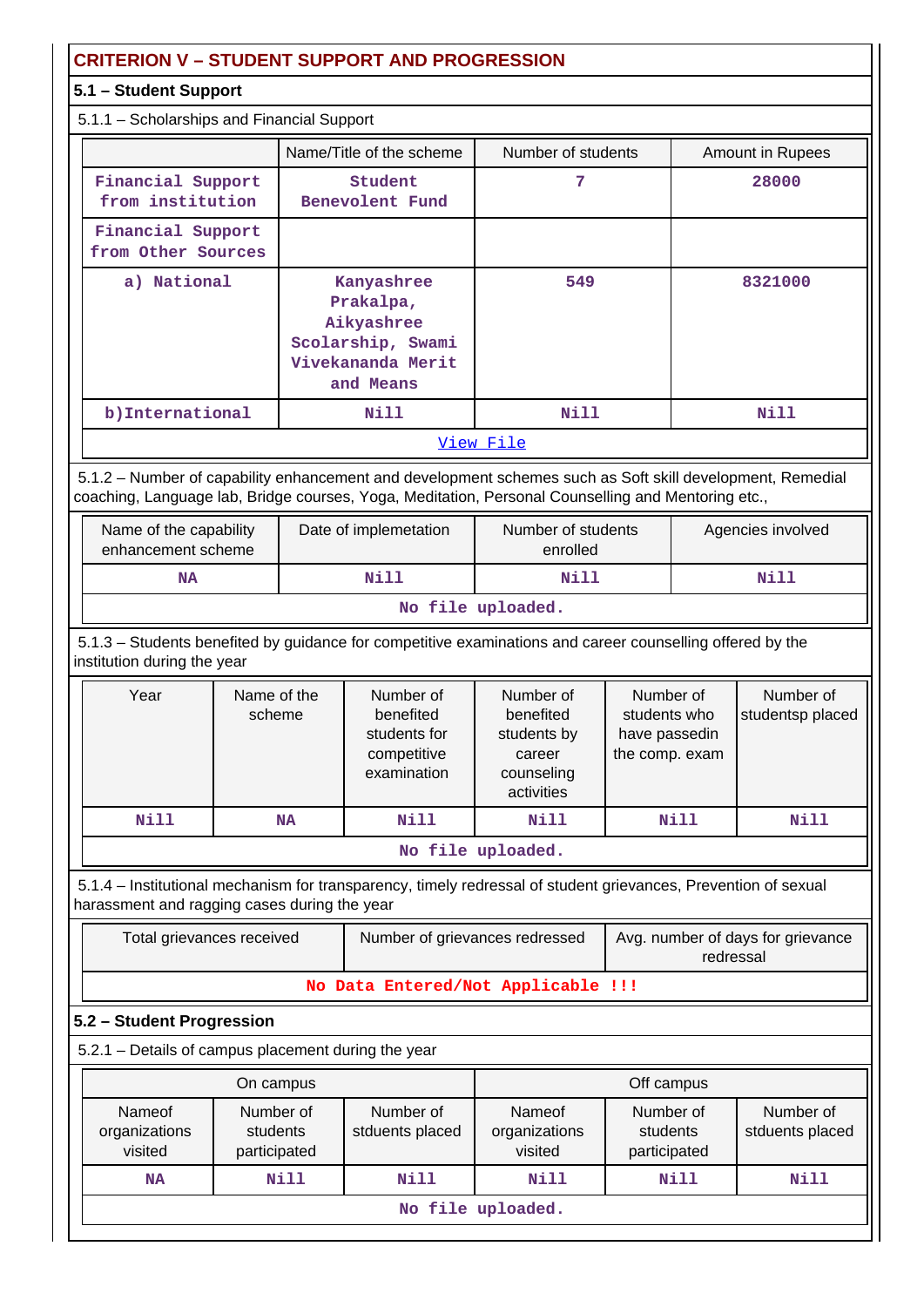| 5.2.2 - Student progression to higher education in percentage during the year                                              |                                                                                                                     |                                                                                              |                                   |                                     |                                     |                                         |                        |
|----------------------------------------------------------------------------------------------------------------------------|---------------------------------------------------------------------------------------------------------------------|----------------------------------------------------------------------------------------------|-----------------------------------|-------------------------------------|-------------------------------------|-----------------------------------------|------------------------|
| Year                                                                                                                       | Number of<br>students<br>enrolling into<br>higher education                                                         | Programme<br>Name of<br>Depratment<br>graduated from<br>graduated from<br>institution joined |                                   |                                     | Name of<br>programme<br>admitted to |                                         |                        |
|                                                                                                                            |                                                                                                                     | No Data Entered/Not Applicable !!!                                                           |                                   |                                     |                                     |                                         |                        |
|                                                                                                                            |                                                                                                                     |                                                                                              | No file uploaded.                 |                                     |                                     |                                         |                        |
| (eg:NET/SET/SLET/GATE/GMAT/CAT/GRE/TOFEL/Civil Services/State Government Services)                                         | 5.2.3 - Students qualifying in state/ national/ international level examinations during the year                    |                                                                                              |                                   |                                     |                                     |                                         |                        |
|                                                                                                                            | Items                                                                                                               |                                                                                              |                                   |                                     |                                     | Number of students selected/ qualifying |                        |
|                                                                                                                            |                                                                                                                     | No Data Entered/Not Applicable !!!                                                           |                                   |                                     |                                     |                                         |                        |
|                                                                                                                            |                                                                                                                     |                                                                                              | No file uploaded.                 |                                     |                                     |                                         |                        |
|                                                                                                                            | 5.2.4 – Sports and cultural activities / competitions organised at the institution level during the year            |                                                                                              |                                   |                                     |                                     |                                         |                        |
|                                                                                                                            | Activity                                                                                                            |                                                                                              | Level                             |                                     |                                     | Number of Participants                  |                        |
|                                                                                                                            | Annual Sports                                                                                                       |                                                                                              | <b>Nill</b>                       |                                     |                                     |                                         | 150                    |
|                                                                                                                            |                                                                                                                     |                                                                                              | No file uploaded.                 |                                     |                                     |                                         |                        |
| 5.3 - Student Participation and Activities                                                                                 |                                                                                                                     |                                                                                              |                                   |                                     |                                     |                                         |                        |
| level (award for a team event should be counted as one)                                                                    | 5.3.1 - Number of awards/medals for outstanding performance in sports/cultural activities at national/international |                                                                                              |                                   |                                     |                                     |                                         |                        |
| Year                                                                                                                       | Name of the<br>award/medal                                                                                          | National/<br>Internaional                                                                    | Number of<br>awards for<br>Sports | Number of<br>awards for<br>Cultural |                                     | Student ID<br>number                    | Name of the<br>student |
|                                                                                                                            |                                                                                                                     | No Data Entered/Not Applicable !!!                                                           |                                   |                                     |                                     |                                         |                        |
|                                                                                                                            |                                                                                                                     |                                                                                              | No file uploaded.                 |                                     |                                     |                                         |                        |
| the institution (maximum 500 words)                                                                                        | 5.3.2 - Activity of Student Council & representation of students on academic & administrative bodies/committees of  |                                                                                              |                                   |                                     |                                     |                                         |                        |
|                                                                                                                            |                                                                                                                     | No Data Entered/Not Applicable !!!                                                           |                                   |                                     |                                     |                                         |                        |
| 5.4 - Alumni Engagement                                                                                                    |                                                                                                                     |                                                                                              |                                   |                                     |                                     |                                         |                        |
|                                                                                                                            | 5.4.1 - Whether the institution has registered Alumni Association?                                                  |                                                                                              |                                   |                                     |                                     |                                         |                        |
| No                                                                                                                         |                                                                                                                     |                                                                                              |                                   |                                     |                                     |                                         |                        |
|                                                                                                                            |                                                                                                                     |                                                                                              |                                   |                                     |                                     |                                         |                        |
| 5.4.2 - No. of enrolled Alumni:                                                                                            |                                                                                                                     |                                                                                              |                                   |                                     |                                     |                                         |                        |
| 0                                                                                                                          |                                                                                                                     |                                                                                              |                                   |                                     |                                     |                                         |                        |
| 5.4.3 - Alumni contribution during the year (in Rupees):                                                                   |                                                                                                                     |                                                                                              |                                   |                                     |                                     |                                         |                        |
| 0                                                                                                                          |                                                                                                                     |                                                                                              |                                   |                                     |                                     |                                         |                        |
| 5.4.4 - Meetings/activities organized by Alumni Association :                                                              |                                                                                                                     |                                                                                              |                                   |                                     |                                     |                                         |                        |
| 0                                                                                                                          |                                                                                                                     |                                                                                              |                                   |                                     |                                     |                                         |                        |
|                                                                                                                            | <b>CRITERION VI - GOVERNANCE, LEADERSHIP AND MANAGEMENT</b>                                                         |                                                                                              |                                   |                                     |                                     |                                         |                        |
| 6.1 - Institutional Vision and Leadership                                                                                  |                                                                                                                     |                                                                                              |                                   |                                     |                                     |                                         |                        |
| 6.1.1 – Mention two practices of decentralization and participative management during the last year (maximum 500<br>words) |                                                                                                                     |                                                                                              |                                   |                                     |                                     |                                         |                        |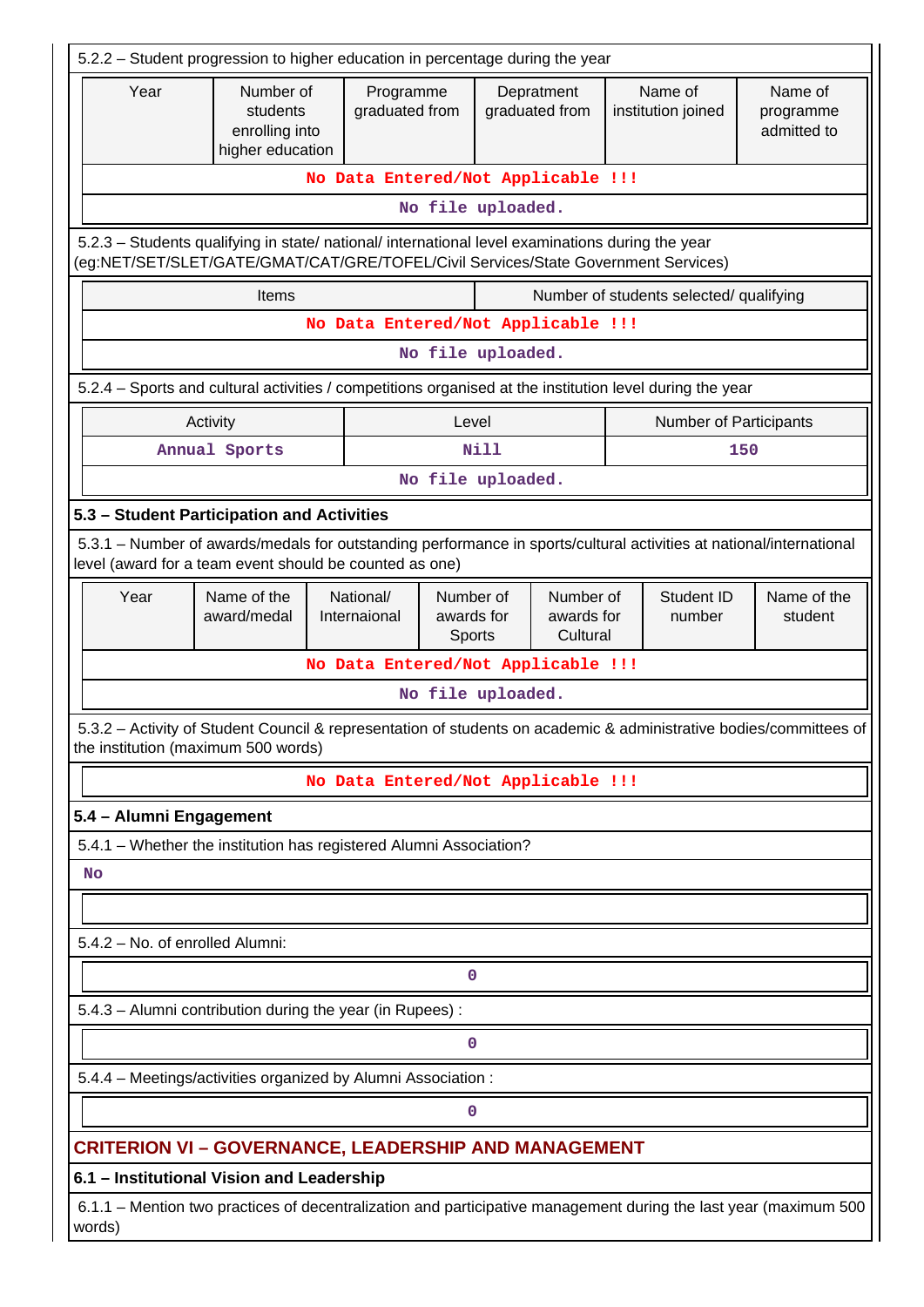| No Data Entered/Not Applicable !!!                                                                                                                                                         |                                                                                             |                                                                                                   |                                                                                     |            |                                                                             |                                                  |  |                                                      |  |  |
|--------------------------------------------------------------------------------------------------------------------------------------------------------------------------------------------|---------------------------------------------------------------------------------------------|---------------------------------------------------------------------------------------------------|-------------------------------------------------------------------------------------|------------|-----------------------------------------------------------------------------|--------------------------------------------------|--|------------------------------------------------------|--|--|
|                                                                                                                                                                                            | 6.1.2 - Does the institution have a Management Information System (MIS)?                    |                                                                                                   |                                                                                     |            |                                                                             |                                                  |  |                                                      |  |  |
|                                                                                                                                                                                            | Yes                                                                                         |                                                                                                   |                                                                                     |            |                                                                             |                                                  |  |                                                      |  |  |
| 6.2 - Strategy Development and Deployment                                                                                                                                                  |                                                                                             |                                                                                                   |                                                                                     |            |                                                                             |                                                  |  |                                                      |  |  |
| 6.2.1 – Quality improvement strategies adopted by the institution for each of the following (with in 100 words each):                                                                      |                                                                                             |                                                                                                   |                                                                                     |            |                                                                             |                                                  |  |                                                      |  |  |
|                                                                                                                                                                                            | <b>Strategy Type</b>                                                                        |                                                                                                   |                                                                                     |            |                                                                             | <b>Details</b>                                   |  |                                                      |  |  |
|                                                                                                                                                                                            |                                                                                             |                                                                                                   |                                                                                     |            | No Data Entered/Not Applicable !!!                                          |                                                  |  |                                                      |  |  |
| 6.2.2 - Implementation of e-governance in areas of operations:                                                                                                                             |                                                                                             |                                                                                                   |                                                                                     |            |                                                                             |                                                  |  |                                                      |  |  |
|                                                                                                                                                                                            | E-governace area                                                                            |                                                                                                   |                                                                                     |            |                                                                             | <b>Details</b>                                   |  |                                                      |  |  |
|                                                                                                                                                                                            |                                                                                             |                                                                                                   |                                                                                     |            | No Data Entered/Not Applicable !!!                                          |                                                  |  |                                                      |  |  |
| 6.3 - Faculty Empowerment Strategies                                                                                                                                                       |                                                                                             |                                                                                                   |                                                                                     |            |                                                                             |                                                  |  |                                                      |  |  |
| 6.3.1 - Teachers provided with financial support to attend conferences / workshops and towards membership fee<br>of professional bodies during the year                                    |                                                                                             |                                                                                                   |                                                                                     |            |                                                                             |                                                  |  |                                                      |  |  |
| Year                                                                                                                                                                                       |                                                                                             | Name of Teacher                                                                                   | Name of conference/<br>workshop attended<br>for which financial<br>support provided |            | Name of the<br>professional body for<br>which membership<br>fee is provided |                                                  |  | Amount of support                                    |  |  |
|                                                                                                                                                                                            |                                                                                             |                                                                                                   |                                                                                     |            | No Data Entered/Not Applicable !!!                                          |                                                  |  |                                                      |  |  |
|                                                                                                                                                                                            |                                                                                             |                                                                                                   | No file uploaded.                                                                   |            |                                                                             |                                                  |  |                                                      |  |  |
| 6.3.2 – Number of professional development / administrative training programmes organized by the College for<br>teaching and non teaching staff during the year                            |                                                                                             |                                                                                                   |                                                                                     |            |                                                                             |                                                  |  |                                                      |  |  |
| Year                                                                                                                                                                                       | Title of the<br>professional<br>development<br>programme<br>organised for<br>teaching staff | Title of the<br>administrative<br>training<br>programme<br>organised for<br>non-teaching<br>staff | From date                                                                           |            | To Date                                                                     | Number of<br>participants<br>(Teaching<br>staff) |  | Number of<br>participants<br>(non-teaching<br>staff) |  |  |
|                                                                                                                                                                                            |                                                                                             |                                                                                                   |                                                                                     |            | No Data Entered/Not Applicable !!!                                          |                                                  |  |                                                      |  |  |
|                                                                                                                                                                                            |                                                                                             |                                                                                                   | No file uploaded.                                                                   |            |                                                                             |                                                  |  |                                                      |  |  |
| 6.3.3 - No. of teachers attending professional development programmes, viz., Orientation Programme, Refresher<br>Course, Short Term Course, Faculty Development Programmes during the year |                                                                                             |                                                                                                   |                                                                                     |            |                                                                             |                                                  |  |                                                      |  |  |
| Title of the<br>professional<br>development<br>programme                                                                                                                                   |                                                                                             | Number of teachers<br>who attended                                                                | From Date                                                                           |            | To date                                                                     |                                                  |  | Duration                                             |  |  |
| Refresher<br>Course                                                                                                                                                                        |                                                                                             |                                                                                                   | 04/12/2018                                                                          | 24/12/2018 | 21                                                                          |                                                  |  |                                                      |  |  |
| Refresher<br>Course                                                                                                                                                                        |                                                                                             | 1                                                                                                 |                                                                                     | 03/12/2018 | 22/12/2018                                                                  |                                                  |  | 20                                                   |  |  |
| Refresher<br>Course                                                                                                                                                                        |                                                                                             | $\mathbf{1}$                                                                                      |                                                                                     | 08/06/2018 | 28/06/2018                                                                  |                                                  |  | 21                                                   |  |  |
| Refresher<br>Course                                                                                                                                                                        |                                                                                             | 1                                                                                                 |                                                                                     | 04/09/2018 | 03/10/2018                                                                  |                                                  |  | 27                                                   |  |  |
|                                                                                                                                                                                            |                                                                                             |                                                                                                   | No file uploaded.                                                                   |            |                                                                             |                                                  |  |                                                      |  |  |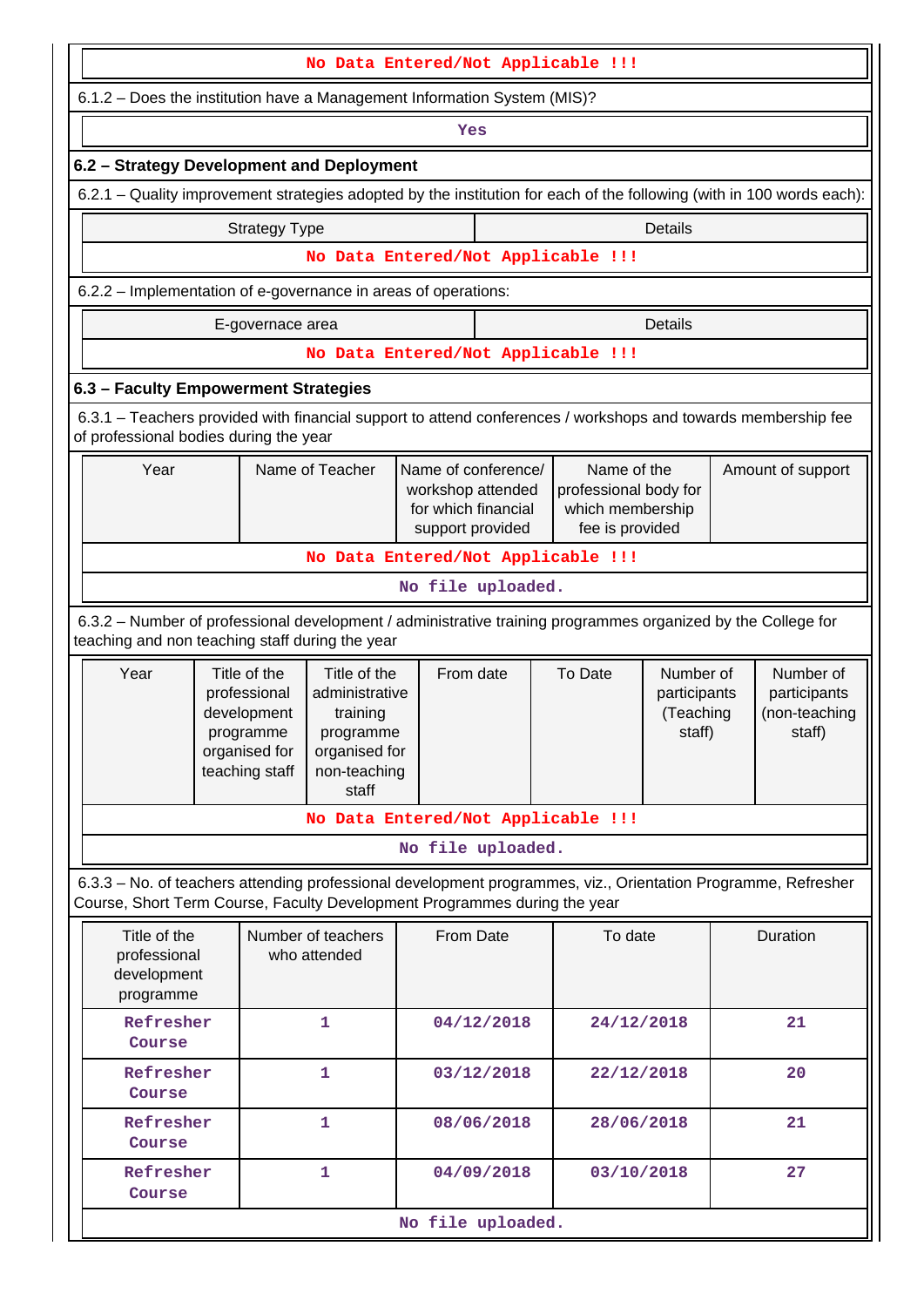| 6.3.4 - Faculty and Staff recruitment (no. for permanent recruitment):                                                                                                                                                                                                                                                                                                                                                                                                                        |                                                                                                                                                                                                                                                                                                                                                                                                                                                                                                                                                                                                                                                                             |           |                                                                                                                                                                                |                   |           |              |                                                                                                                |  |  |  |
|-----------------------------------------------------------------------------------------------------------------------------------------------------------------------------------------------------------------------------------------------------------------------------------------------------------------------------------------------------------------------------------------------------------------------------------------------------------------------------------------------|-----------------------------------------------------------------------------------------------------------------------------------------------------------------------------------------------------------------------------------------------------------------------------------------------------------------------------------------------------------------------------------------------------------------------------------------------------------------------------------------------------------------------------------------------------------------------------------------------------------------------------------------------------------------------------|-----------|--------------------------------------------------------------------------------------------------------------------------------------------------------------------------------|-------------------|-----------|--------------|----------------------------------------------------------------------------------------------------------------|--|--|--|
|                                                                                                                                                                                                                                                                                                                                                                                                                                                                                               | Teaching                                                                                                                                                                                                                                                                                                                                                                                                                                                                                                                                                                                                                                                                    |           |                                                                                                                                                                                |                   |           | Non-teaching |                                                                                                                |  |  |  |
| Permanent                                                                                                                                                                                                                                                                                                                                                                                                                                                                                     |                                                                                                                                                                                                                                                                                                                                                                                                                                                                                                                                                                                                                                                                             |           | <b>Full Time</b>                                                                                                                                                               |                   | Permanent |              | <b>Full Time</b>                                                                                               |  |  |  |
|                                                                                                                                                                                                                                                                                                                                                                                                                                                                                               |                                                                                                                                                                                                                                                                                                                                                                                                                                                                                                                                                                                                                                                                             |           | No Data Entered/Not Applicable !!!                                                                                                                                             |                   |           |              |                                                                                                                |  |  |  |
| 6.3.5 - Welfare schemes for                                                                                                                                                                                                                                                                                                                                                                                                                                                                   |                                                                                                                                                                                                                                                                                                                                                                                                                                                                                                                                                                                                                                                                             |           |                                                                                                                                                                                |                   |           |              |                                                                                                                |  |  |  |
|                                                                                                                                                                                                                                                                                                                                                                                                                                                                                               | Teaching                                                                                                                                                                                                                                                                                                                                                                                                                                                                                                                                                                                                                                                                    |           | Non-teaching                                                                                                                                                                   |                   |           |              | <b>Students</b>                                                                                                |  |  |  |
| <b>Staff Benevolent Fund</b>                                                                                                                                                                                                                                                                                                                                                                                                                                                                  |                                                                                                                                                                                                                                                                                                                                                                                                                                                                                                                                                                                                                                                                             |           | Staff Benevolent Fund                                                                                                                                                          |                   |           |              | Student Benevolent Fund                                                                                        |  |  |  |
| 6.4 - Financial Management and Resource Mobilization                                                                                                                                                                                                                                                                                                                                                                                                                                          |                                                                                                                                                                                                                                                                                                                                                                                                                                                                                                                                                                                                                                                                             |           |                                                                                                                                                                                |                   |           |              |                                                                                                                |  |  |  |
|                                                                                                                                                                                                                                                                                                                                                                                                                                                                                               |                                                                                                                                                                                                                                                                                                                                                                                                                                                                                                                                                                                                                                                                             |           | 6.4.1 - Institution conducts internal and external financial audits regularly (with in 100 words each)                                                                         |                   |           |              |                                                                                                                |  |  |  |
|                                                                                                                                                                                                                                                                                                                                                                                                                                                                                               | The College has a mechanism for internal audit of the UGC Development Fund,<br>Minor and Major Research Project grants (UGC, WB-DST etc.) and Provident Fund<br>which are audited internally by registered Chattered Accountant Firm as<br>appointed by Principal/Governing Body of the College. The External audit is<br>carried out by external auditor appointed by Higher Education Department, Govt.<br>of West Bengal. The audit in respect to Teaching and Non-teaching salary under<br>pay packet system, student fees collection, different grants received different<br>State and Central organizations for development of College building,<br>laboratories etc. |           |                                                                                                                                                                                |                   |           |              |                                                                                                                |  |  |  |
| year(not covered in Criterion III)                                                                                                                                                                                                                                                                                                                                                                                                                                                            |                                                                                                                                                                                                                                                                                                                                                                                                                                                                                                                                                                                                                                                                             |           |                                                                                                                                                                                |                   |           |              | 6.4.2 - Funds / Grants received from management, non-government bodies, individuals, philanthropies during the |  |  |  |
| Name of the non government<br>funding agencies /individuals                                                                                                                                                                                                                                                                                                                                                                                                                                   |                                                                                                                                                                                                                                                                                                                                                                                                                                                                                                                                                                                                                                                                             |           | Funds/ Grnats received in Rs.                                                                                                                                                  |                   |           |              | Purpose                                                                                                        |  |  |  |
|                                                                                                                                                                                                                                                                                                                                                                                                                                                                                               | <b>NA</b>                                                                                                                                                                                                                                                                                                                                                                                                                                                                                                                                                                                                                                                                   |           |                                                                                                                                                                                | Nill              |           | Nill         |                                                                                                                |  |  |  |
|                                                                                                                                                                                                                                                                                                                                                                                                                                                                                               |                                                                                                                                                                                                                                                                                                                                                                                                                                                                                                                                                                                                                                                                             |           |                                                                                                                                                                                | No file uploaded. |           |              |                                                                                                                |  |  |  |
| 6.4.3 - Total corpus fund generated                                                                                                                                                                                                                                                                                                                                                                                                                                                           |                                                                                                                                                                                                                                                                                                                                                                                                                                                                                                                                                                                                                                                                             |           |                                                                                                                                                                                |                   |           |              |                                                                                                                |  |  |  |
|                                                                                                                                                                                                                                                                                                                                                                                                                                                                                               |                                                                                                                                                                                                                                                                                                                                                                                                                                                                                                                                                                                                                                                                             |           | No Data Entered/Not Applicable !!!                                                                                                                                             |                   |           |              |                                                                                                                |  |  |  |
| 6.5 - Internal Quality Assurance System                                                                                                                                                                                                                                                                                                                                                                                                                                                       |                                                                                                                                                                                                                                                                                                                                                                                                                                                                                                                                                                                                                                                                             |           |                                                                                                                                                                                |                   |           |              |                                                                                                                |  |  |  |
|                                                                                                                                                                                                                                                                                                                                                                                                                                                                                               |                                                                                                                                                                                                                                                                                                                                                                                                                                                                                                                                                                                                                                                                             |           | 6.5.1 - Whether Academic and Administrative Audit (AAA) has been done?                                                                                                         |                   |           |              |                                                                                                                |  |  |  |
| Audit Type                                                                                                                                                                                                                                                                                                                                                                                                                                                                                    |                                                                                                                                                                                                                                                                                                                                                                                                                                                                                                                                                                                                                                                                             |           | External                                                                                                                                                                       |                   |           | Internal     |                                                                                                                |  |  |  |
|                                                                                                                                                                                                                                                                                                                                                                                                                                                                                               |                                                                                                                                                                                                                                                                                                                                                                                                                                                                                                                                                                                                                                                                             | Yes/No    | Agency                                                                                                                                                                         |                   |           | Yes/No       | Authority                                                                                                      |  |  |  |
| Academic                                                                                                                                                                                                                                                                                                                                                                                                                                                                                      |                                                                                                                                                                                                                                                                                                                                                                                                                                                                                                                                                                                                                                                                             | No        |                                                                                                                                                                                | Nill              |           | Nill         | Nill                                                                                                           |  |  |  |
| Administrative                                                                                                                                                                                                                                                                                                                                                                                                                                                                                |                                                                                                                                                                                                                                                                                                                                                                                                                                                                                                                                                                                                                                                                             | <b>No</b> |                                                                                                                                                                                | <b>Nill</b>       |           | Nill         | Nill                                                                                                           |  |  |  |
| 6.5.2 – Activities and support from the Parent – Teacher Association (at least three)                                                                                                                                                                                                                                                                                                                                                                                                         |                                                                                                                                                                                                                                                                                                                                                                                                                                                                                                                                                                                                                                                                             |           |                                                                                                                                                                                |                   |           |              |                                                                                                                |  |  |  |
| Regular Parent Teacher Meeting is organized by the concerned Departments where<br>parents are made aware of their ward's performance in college and attendance,<br>their discipline and participation in various college activities. The feedback<br>that the parents give during parent teacher's meeting is noted down and actions<br>taken independently. 2) Parents are part of the anti-ragging committees. 3)<br>However, there is no formal parent-teacher association in the college. |                                                                                                                                                                                                                                                                                                                                                                                                                                                                                                                                                                                                                                                                             |           |                                                                                                                                                                                |                   |           |              |                                                                                                                |  |  |  |
|                                                                                                                                                                                                                                                                                                                                                                                                                                                                                               | 6.5.3 – Development programmes for support staff (at least three)                                                                                                                                                                                                                                                                                                                                                                                                                                                                                                                                                                                                           |           |                                                                                                                                                                                |                   |           |              |                                                                                                                |  |  |  |
|                                                                                                                                                                                                                                                                                                                                                                                                                                                                                               |                                                                                                                                                                                                                                                                                                                                                                                                                                                                                                                                                                                                                                                                             |           | 1) Orientation programmes are conducted for the support staff. 2) They are<br>given training on soft skill development. 3) They are also trained on fire<br>fighting measures. |                   |           |              |                                                                                                                |  |  |  |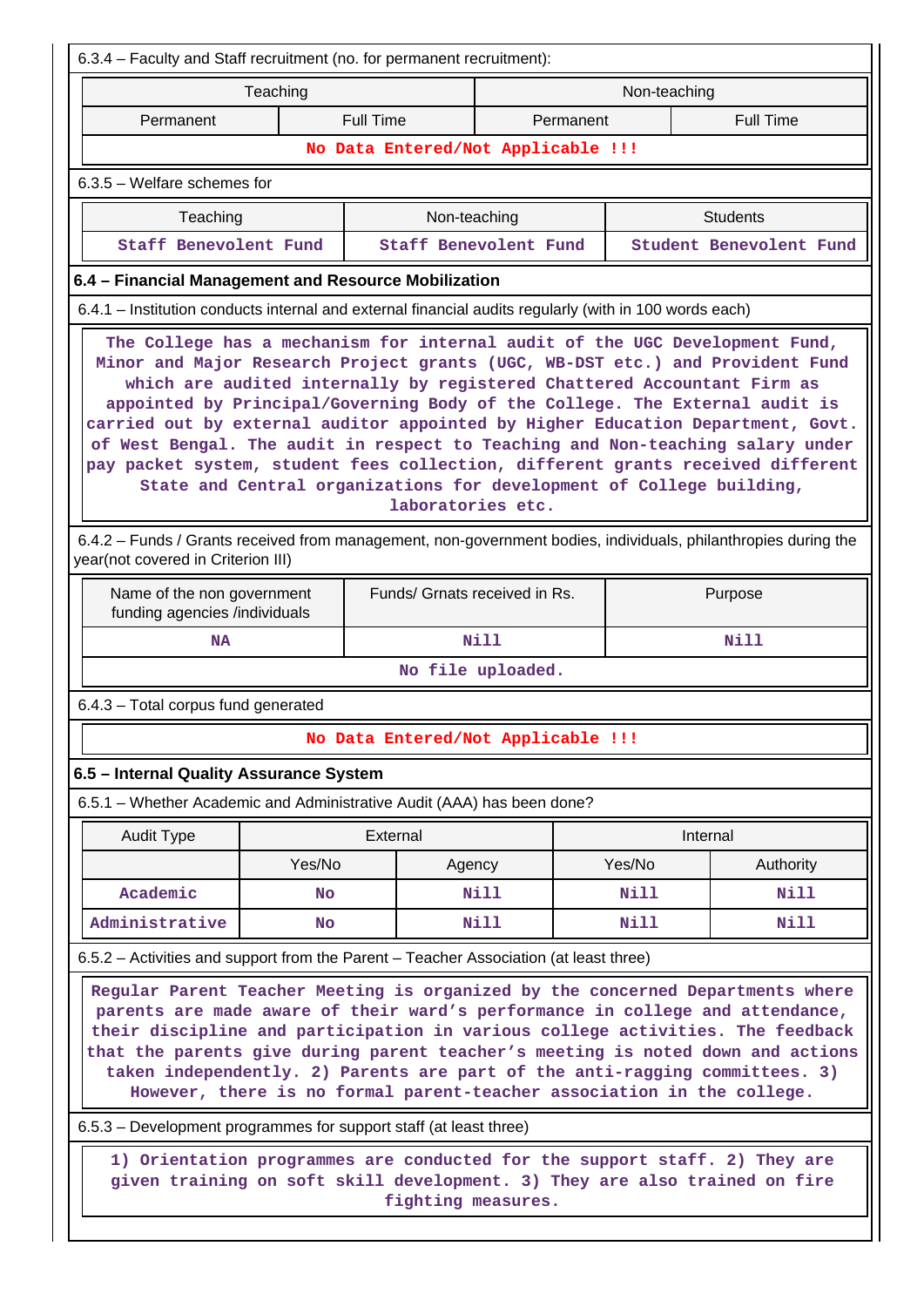| 6.5.4 - Post Accreditation initiative(s) (mention at least three)                                                                                              |                                                                                                                                                                                                  |                                                  |  |                                                                                       |                      |  |                       |                               |                                                     |
|----------------------------------------------------------------------------------------------------------------------------------------------------------------|--------------------------------------------------------------------------------------------------------------------------------------------------------------------------------------------------|--------------------------------------------------|--|---------------------------------------------------------------------------------------|----------------------|--|-----------------------|-------------------------------|-----------------------------------------------------|
| 1. Introduction of Biometric System of Attendance 2. Purchase of New Equipments<br>3. Initiation of expansion in the New Science Building from RUSA 2.0 Grants |                                                                                                                                                                                                  |                                                  |  |                                                                                       |                      |  |                       |                               |                                                     |
| 6.5.5 - Internal Quality Assurance System Details                                                                                                              |                                                                                                                                                                                                  |                                                  |  |                                                                                       |                      |  |                       |                               |                                                     |
|                                                                                                                                                                |                                                                                                                                                                                                  | a) Submission of Data for AISHE portal           |  |                                                                                       |                      |  |                       | Yes                           |                                                     |
|                                                                                                                                                                |                                                                                                                                                                                                  | b) Participation in NIRF                         |  |                                                                                       |                      |  |                       | Yes                           |                                                     |
|                                                                                                                                                                |                                                                                                                                                                                                  | c)ISO certification                              |  |                                                                                       |                      |  |                       | <b>Nill</b>                   |                                                     |
|                                                                                                                                                                |                                                                                                                                                                                                  | d)NBA or any other quality audit                 |  |                                                                                       |                      |  |                       | <b>Nill</b>                   |                                                     |
| 6.5.6 - Number of Quality Initiatives undertaken during the year                                                                                               |                                                                                                                                                                                                  |                                                  |  |                                                                                       |                      |  |                       |                               |                                                     |
| Year                                                                                                                                                           |                                                                                                                                                                                                  | Name of quality<br>initiative by IQAC            |  | Date of<br>conducting IQAC                                                            | <b>Duration From</b> |  | <b>Duration To</b>    |                               | Number of<br>participants                           |
| Nill                                                                                                                                                           |                                                                                                                                                                                                  | World<br>Environment<br>Day<br>Celebration       |  | 05/06/2018                                                                            | <b>Nill</b>          |  |                       | <b>Nill</b>                   | 83                                                  |
| Nill                                                                                                                                                           |                                                                                                                                                                                                  | Raja<br>Rammohan Roy<br>Birth Day<br>Celebration |  | 22/05/2018                                                                            | Nill                 |  |                       | Nill                          | 112                                                 |
|                                                                                                                                                                |                                                                                                                                                                                                  |                                                  |  |                                                                                       | No file uploaded.    |  |                       |                               |                                                     |
| <b>CRITERION VII – INSTITUTIONAL VALUES AND BEST PRACTICES</b>                                                                                                 |                                                                                                                                                                                                  |                                                  |  |                                                                                       |                      |  |                       |                               |                                                     |
| 7.1 - Institutional Values and Social Responsibilities                                                                                                         |                                                                                                                                                                                                  |                                                  |  |                                                                                       |                      |  |                       |                               |                                                     |
| 7.1.1 – Gender Equity (Number of gender equity promotion programmes organized by the institution during the<br>year)                                           |                                                                                                                                                                                                  |                                                  |  |                                                                                       |                      |  |                       |                               |                                                     |
| Title of the<br>programme                                                                                                                                      |                                                                                                                                                                                                  | Period from                                      |  | Period To                                                                             |                      |  |                       | <b>Number of Participants</b> |                                                     |
|                                                                                                                                                                |                                                                                                                                                                                                  |                                                  |  |                                                                                       | Female               |  |                       | Male                          |                                                     |
|                                                                                                                                                                |                                                                                                                                                                                                  |                                                  |  | No Data Entered/Not Applicable !!!                                                    |                      |  |                       |                               |                                                     |
| 7.1.2 - Environmental Consciousness and Sustainability/Alternate Energy initiatives such as:                                                                   |                                                                                                                                                                                                  |                                                  |  |                                                                                       |                      |  |                       |                               |                                                     |
|                                                                                                                                                                |                                                                                                                                                                                                  |                                                  |  | Percentage of power requirement of the University met by the renewable energy sources |                      |  |                       |                               |                                                     |
|                                                                                                                                                                |                                                                                                                                                                                                  |                                                  |  | Recently we have initiated a solar energy harvesting set up                           |                      |  |                       |                               |                                                     |
| 7.1.3 - Differently abled (Divyangjan) friendliness                                                                                                            |                                                                                                                                                                                                  |                                                  |  |                                                                                       |                      |  |                       |                               |                                                     |
|                                                                                                                                                                | Item facilities                                                                                                                                                                                  |                                                  |  | Yes/No                                                                                |                      |  |                       | Number of beneficiaries       |                                                     |
|                                                                                                                                                                |                                                                                                                                                                                                  |                                                  |  | No Data Entered/Not Applicable !!!                                                    |                      |  |                       |                               |                                                     |
| 7.1.4 - Inclusion and Situatedness                                                                                                                             |                                                                                                                                                                                                  |                                                  |  |                                                                                       |                      |  |                       |                               |                                                     |
| Year                                                                                                                                                           | Number of<br>Number of<br>initiatives to<br>initiatives<br>address<br>taken to<br>locational<br>engage with<br>and<br>advantages<br>and disadva<br>contribute to<br>local<br>ntages<br>community |                                                  |  | Date                                                                                  | Duration             |  | Name of<br>initiative | <b>Issues</b><br>addressed    | Number of<br>participating<br>students<br>and staff |
| No Data Entered/Not Applicable !!!                                                                                                                             |                                                                                                                                                                                                  |                                                  |  |                                                                                       |                      |  |                       |                               |                                                     |